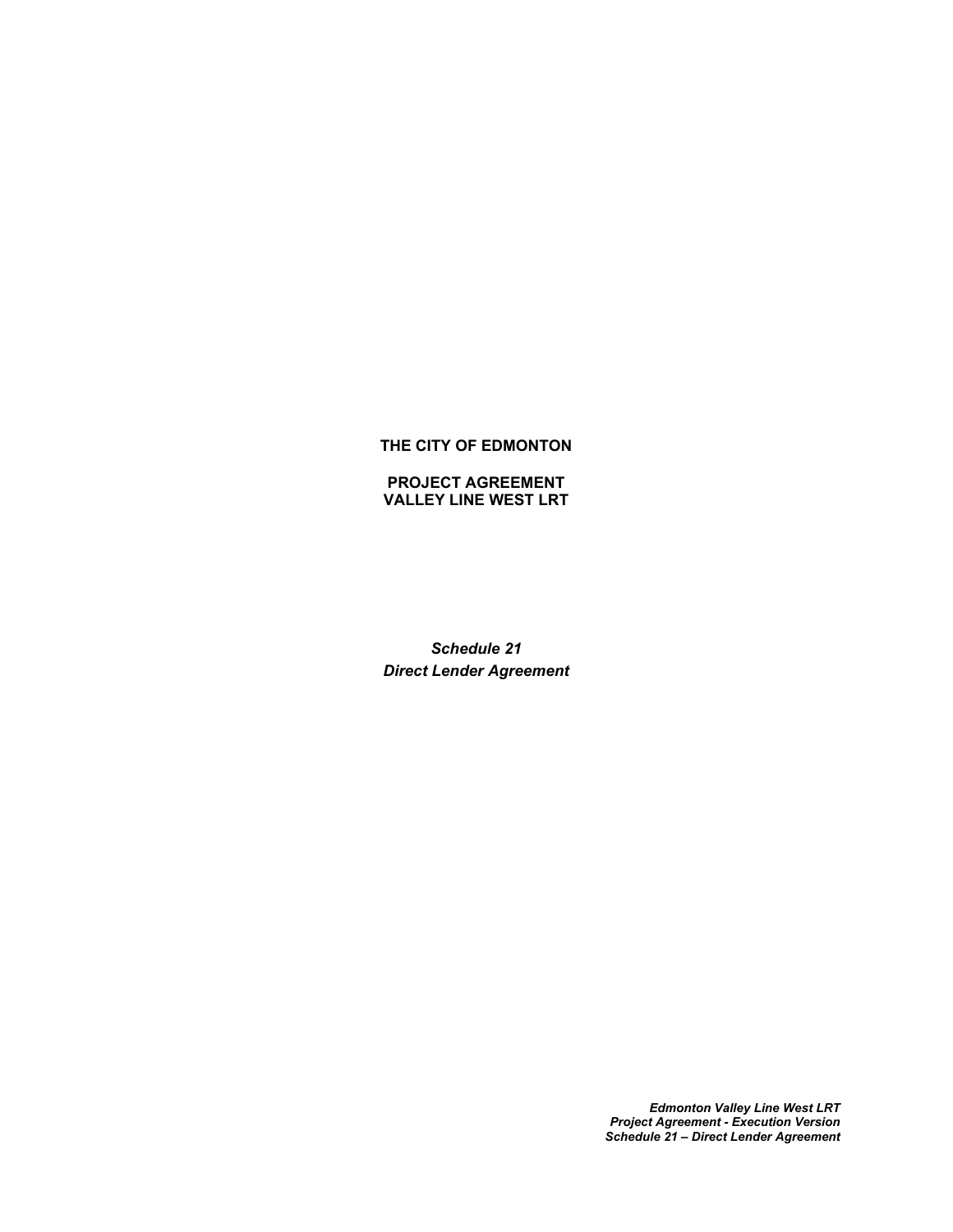#### **SCHEDULE 21**

### **DIRECT LENDER AGREEMENT**

# **TABLE OF CONTENTS**

|                           | 1.1 |  |
|---------------------------|-----|--|
|                           | 1.2 |  |
|                           | 1.3 |  |
|                           | 1.4 |  |
| 2.                        |     |  |
|                           | 2.1 |  |
|                           | 2.2 |  |
|                           | 2.3 |  |
|                           | 2.4 |  |
| 3.                        |     |  |
|                           | 3.1 |  |
|                           | 3.2 |  |
|                           | 3.3 |  |
|                           | 3.4 |  |
|                           | 3.5 |  |
|                           | 3.6 |  |
|                           | 3.7 |  |
| $\overline{\mathbf{4}}$ . |     |  |
|                           | 4.1 |  |
|                           | 4.2 |  |
|                           | 4.3 |  |
|                           |     |  |
|                           | 4.4 |  |
|                           | 4.5 |  |
| 5.                        |     |  |
|                           | 5.1 |  |
|                           | 5.2 |  |
|                           | 5.3 |  |
| 6.                        |     |  |
|                           | 6.1 |  |
|                           | 6.2 |  |
|                           | 6.3 |  |
|                           | 6.4 |  |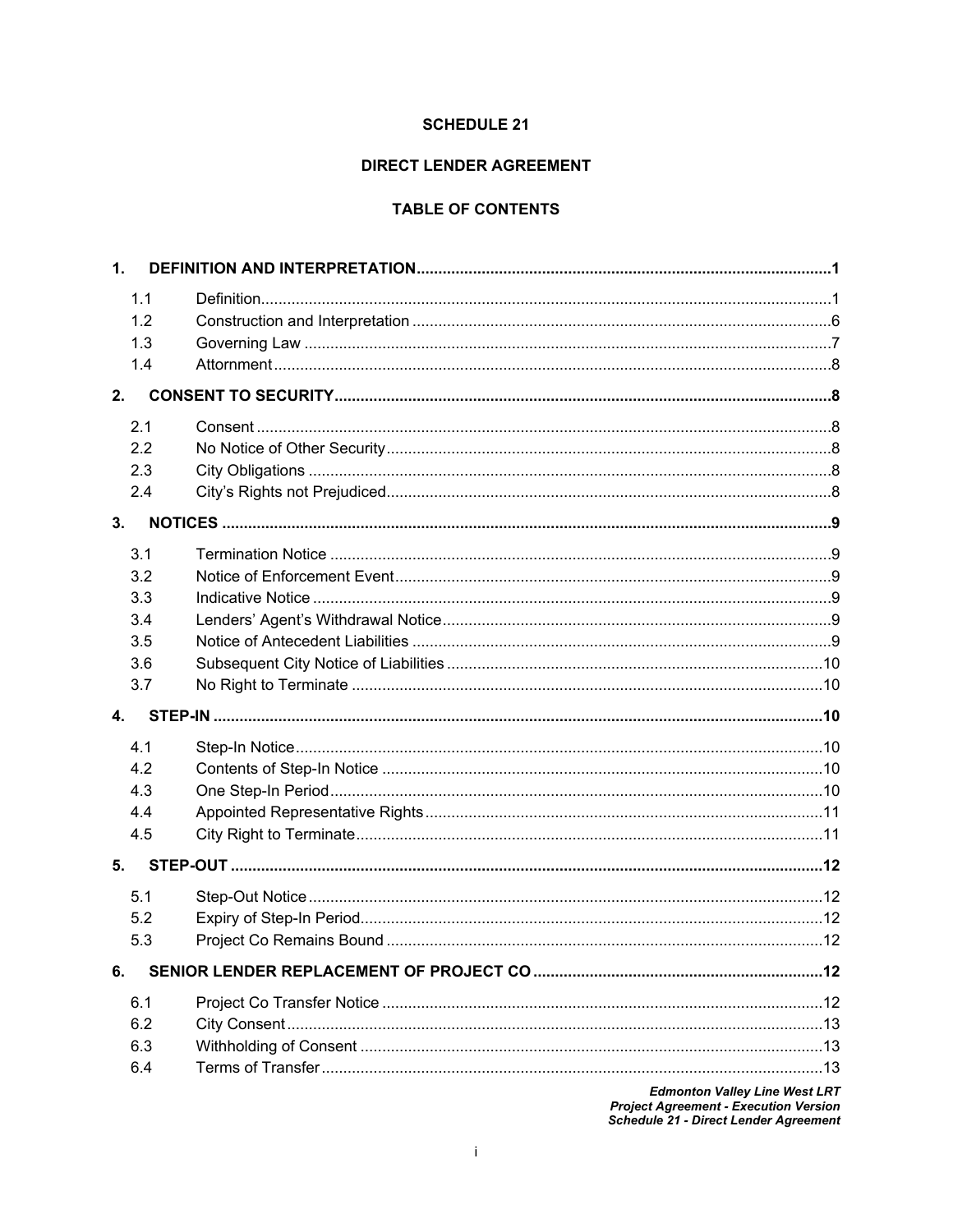| 7.                                                                            |  |
|-------------------------------------------------------------------------------|--|
| 7.1                                                                           |  |
| 8.                                                                            |  |
| 8.1<br>8.2<br>8.3                                                             |  |
| 9.                                                                            |  |
| 9.1<br>9.2<br>9.3<br>9.4<br>9.5                                               |  |
|                                                                               |  |
| 10.1<br>10.2<br>10.3<br>10.4<br>10.5                                          |  |
|                                                                               |  |
| 11.1<br>11.2<br>11.3<br>11.4<br>11.5<br>11.6<br>11.7<br>11.8<br>11.9<br>11.10 |  |
|                                                                               |  |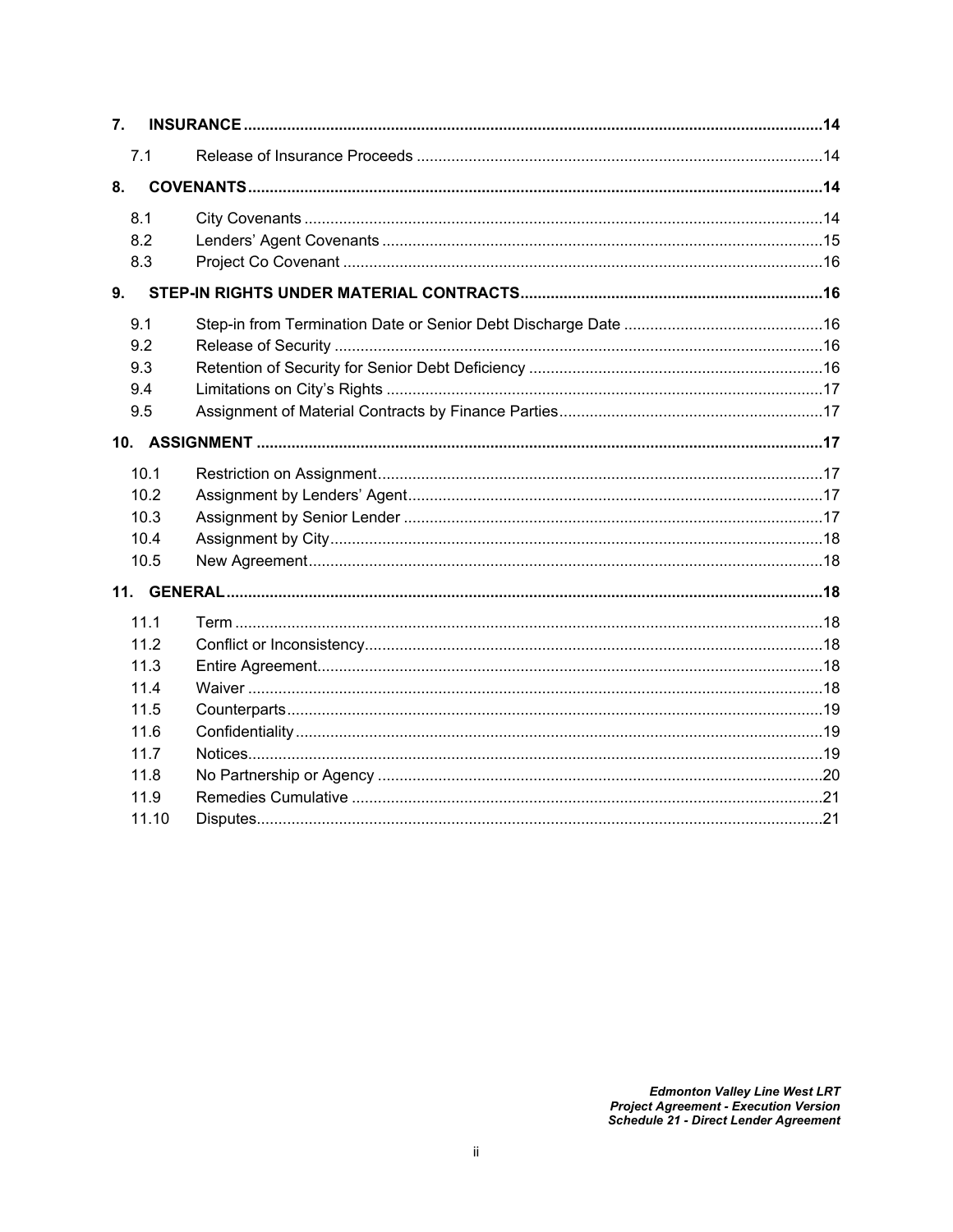### **SCHEDULE 21**

#### **DIRECT LENDER AGREEMENT**

THIS AGREEMENT is dated as of the 22<sup>nd</sup> day of December, 2020

AMONG:

#### **THE CITY OF EDMONTON**

(the "**City**")

AND:

as administrative agent

(the "**Lenders' Agent**")

AND:

# **MARIGOLD INFRASTRUCTURE PARTNERS LIMITED PARTNERSHIP**

("**Project Co**")

WHEREAS:

A. The City and Project Co have entered into the Project Agreement (as hereinafter defined);

B. Pursuant to the Senior Financing Agreements (as hereinafter defined), the Senior Lenders have agreed, subject to the terms and conditions contained therein, to make available to Project Co the loan facility specified therein to finance certain costs to be incurred and expenditures to be made by Project Co in connection with the Project Agreement; and

C. It is a condition precedent to the obligations of the Senior Lenders under the Senior Financing Agreements and a condition to the Project Agreement that this Agreement be executed and delivered by the parties.

**NOW THEREFORE** in consideration of the mutual promises and agreements of the parties herein expressed and for other good and valuable consideration, the receipt and sufficiency of which are hereby acknowledged, the parties covenant and agree as follows:

# <span id="page-3-1"></span><span id="page-3-0"></span>**1. DEFINITION AND INTERPRETATION**

#### **1.1 Definition**

Unless otherwise specified or the context otherwise requires, capitalized but otherwise undefined terms in this Agreement will have the respective meanings given to such terms in the Project Agreement, and: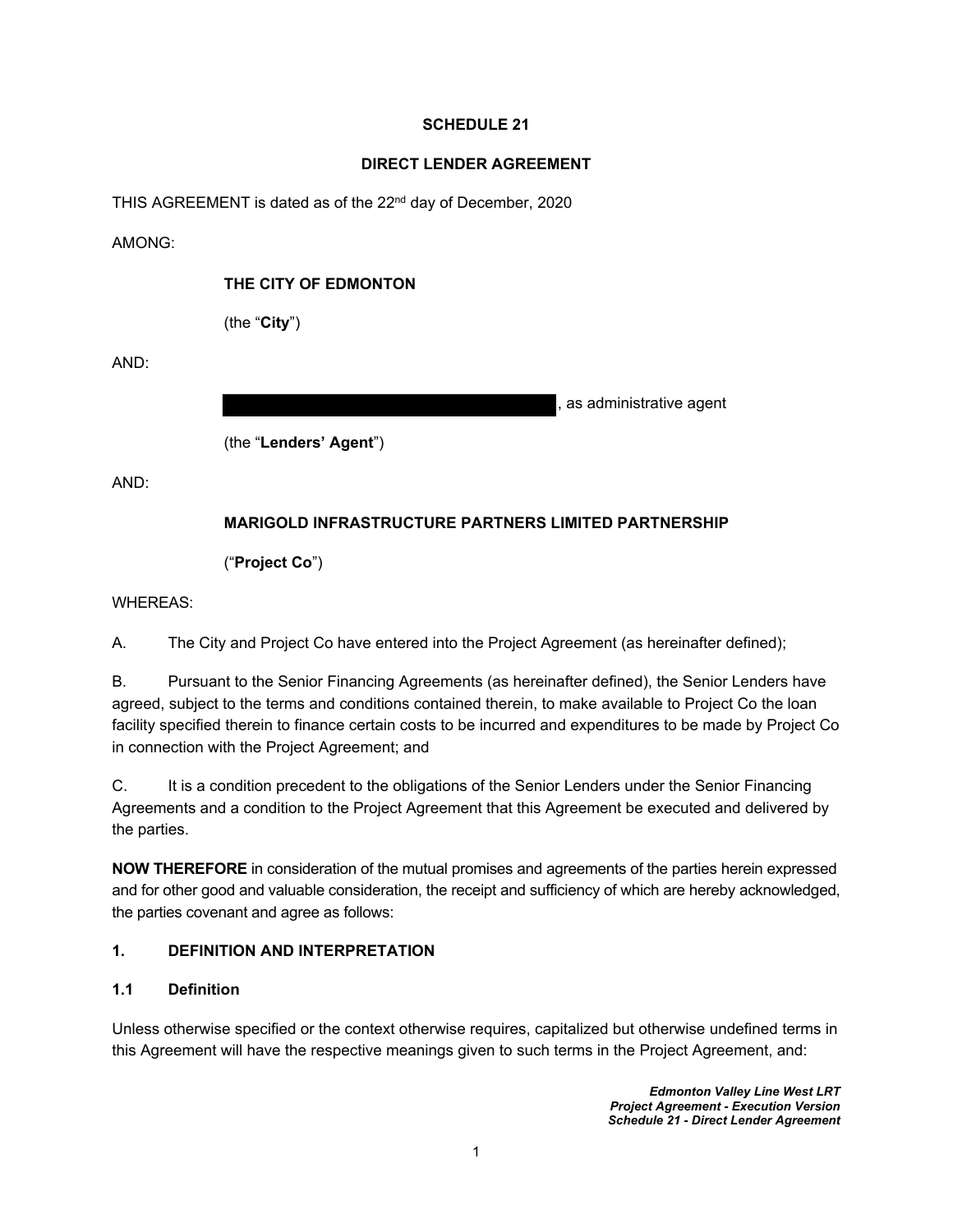"**Agreement**" means this agreement including any recitals to this agreement, as amended, supplemented or restated from time to time;

"**Antecedent Liabilities**" means, as at any time:

- (a) all amounts due and payable by Project Co to the City under the Project Agreement at such time; and
- (b) all obligations which should have, but have not, been performed and outstanding liabilities of Project Co under the Project Agreement, in each case at such time;

"**Appointed Representative**" means the Senior Lenders' Representative identified in a Step-In Notice;

"**Credit Agreement**" means the credit agreement dated as of the 22nd day of December, 2020 between Project Co, the Senior Lenders and the Lenders' Agent;

"**Discharged Obligations**" has the meaning set out in Section [6.4;](#page-15-4)

"**Discharged Rights**" has the meaning set out in Section [6.4;](#page-15-4)

"**Enforcement Action**" means any acceleration of amounts due and owing to the Senior Lenders under any of the Senior Financing Agreements and/or any enforcement proceeding or enforcement action commenced or taken under any of the Security Documents;

"**Enforcement Event**" means an event of default as defined in the Senior Financing Agreements or any other event which permits an Enforcement Action;

"**Lenders' Agent's Withdrawal Notice**" has the meaning set out in Section [3.4](#page-11-4);

"**Indicative Notice**" means either an Indicative Step-In Notice or an Indicative Transfer Notice given in accordance with Section [3.3](#page-11-3);

#### "**Indicative Notice Period**" means:

- (a) where an Indicative Step-In Notice has been given, the period commencing on the date of delivery of such Indicative Step-In Notice and ending on the earlier of:
	- (1) the Step-In Date;
	- (2) the date of delivery of an Lenders' Agent's Withdrawal Notice; and
	- (3) 60 days following the date of delivery of such Indicative Step-In Notice;
- (b) where an Indicative Transfer Notice has been given, the period commencing on the date of delivery of such Indicative Transfer Notice and ending on the earlier of:
	- (1) the date on which any transfer in accordance with Section [6.1](#page-15-1) becomes effective;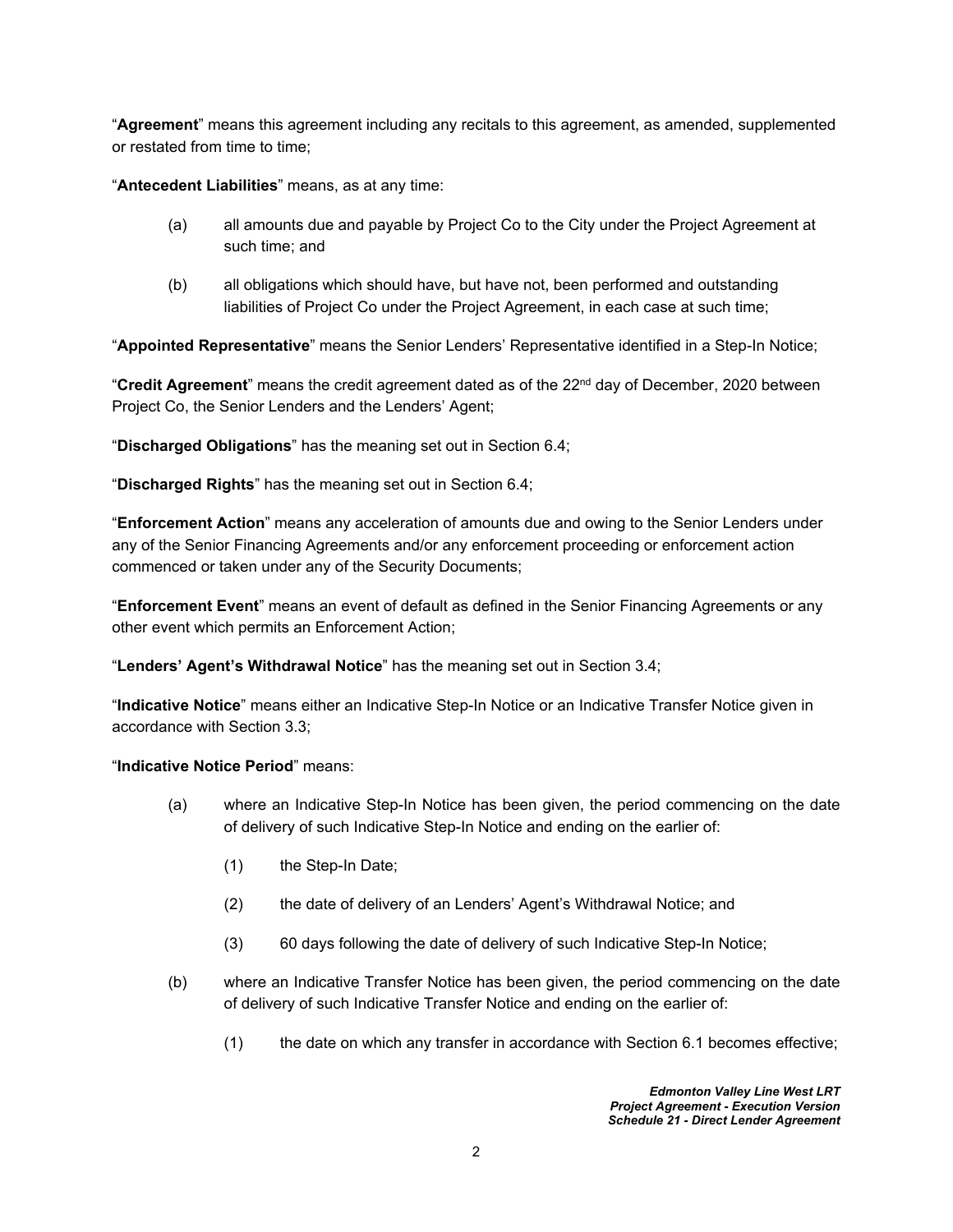- (2) the date of delivery of a Lenders' Agent's Withdrawal Notice; and
- (3) 60 days following the date of delivery of such Indicative Transfer Notice.

"**Indicative Step-In Notice**" has the meaning given to it in Section [3.3](#page-11-3);

"**Indicative Transfer Notice**" has the meaning given to it in Section [3.3;](#page-11-3)

"**Insolvency Law**" means any of the *Bankruptcy and Insolvency Act* (Canada), the *Companies' Creditors Arrangement Act* (Canada) and the *Winding-Up and Restructuring Act* (Canada) and any other applicable insolvency or other similar law of any jurisdiction, including any applicable law of any jurisdiction permitting a debtor to obtain a stay or a compromise of the claims of its creditors against it;

"**Insolvency Officer**" means any trustee, receiver, receiver and manager, liquidator, sequestrator, administrator or other custodian in connection with the insolvency of Project Co or a Project Contractor or any of their respective assets;

#### "**Insolvency Proceedings**" means:

- (a) any:
	- (1) formal step (including petition, proposal, application, convening of a meeting or other proceeding) taken with a view to or for the purpose of considering;
	- (2) appointment of an Insolvency Officer in connection with;
	- (3) order or resolution passed in connection with; or
	- (4) formal agreement reached regarding,

a dissolution, bankruptcy, receivership, winding-up, liquidation, administration or other similar proceedings or any other proceeding seeking a stay of proceedings, reorganisation, debt arrangement, compromise of the claims of creditors or any distribution of assets in respect of Project Co or a Project Contractor (whether voluntary or involuntary) made or commenced by any party under any Insolvency Law; or

(b) any distress, attachment, sequestration or execution or other similar process affecting any of the assets of Project Co or a Project Contractor or any other similar process or event occurring in relation to Project Co's or a Project Contractor's assets in any other jurisdiction;

"**Insurance Trust Account**" has the meaning set out in the Credit Agreement;

"**Liability Report**" has the meaning given in Section [3.5](#page-12-0);

"**Material Antecedent Liabilities**" means Antecedent Liabilities that are:

(a) financial liabilities; or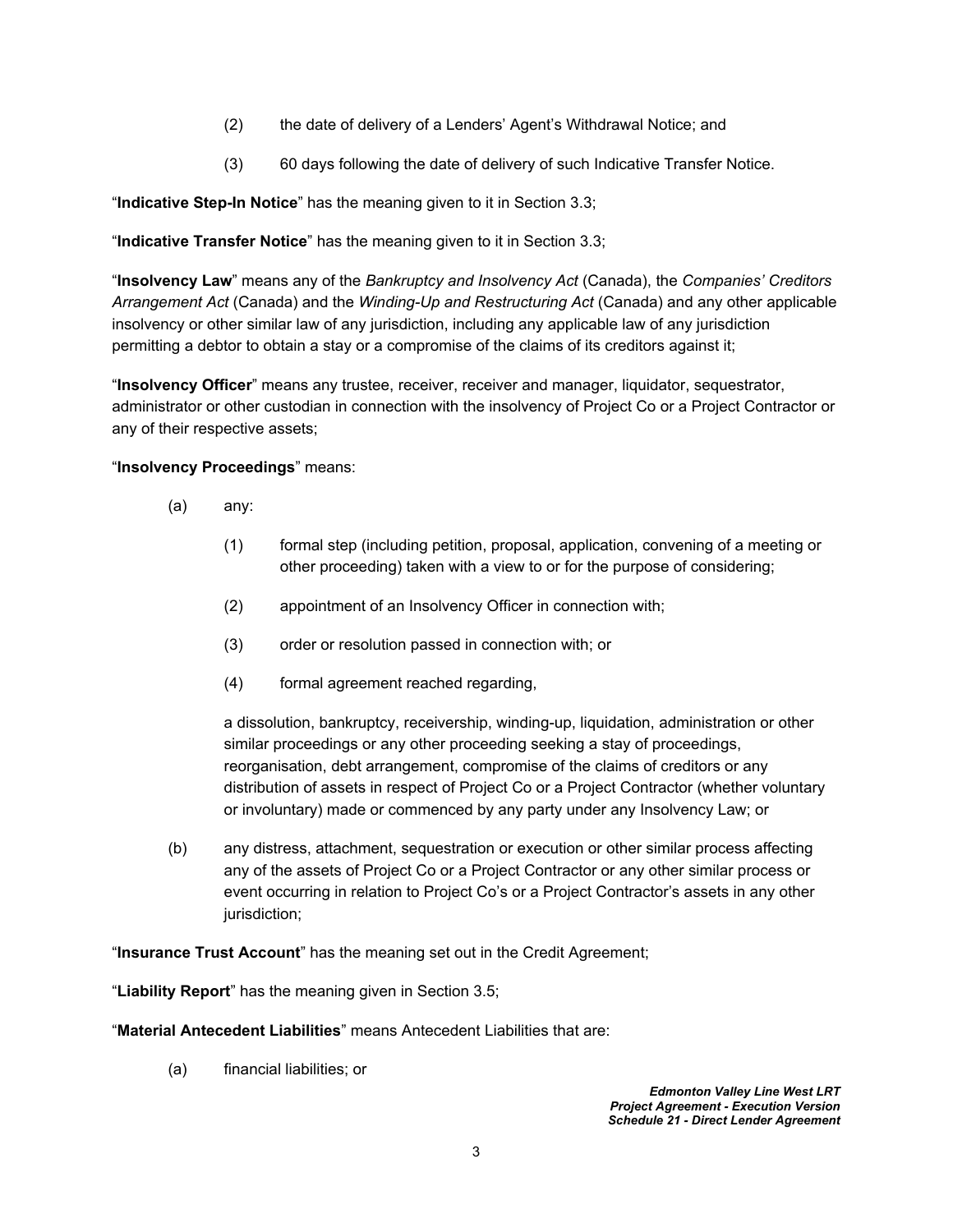(b) non-financial liabilities, the breach of which will trigger any remedy of the City under Section 14.1 *[Project Co's Indemnity]* or Section 14.8 *[Termination Events]* of the Project Agreement;

#### "**Notice Period**" means:

- (a) in respect of a Termination Event, the Termination Notice Period; and
- (b) in respect of an Enforcement Event, the Indicative Notice Period;

"**Project Agreement**" means the agreement dated as of the 22nd day of December, 2020 between Project Co and the City relating to, *inter alia*, the design, construction and financing of the Infrastructure;

"**Project Documents**" means, collectively, the Project Agreement and any other agreement (other than this Agreement) entered into from time to time by the City and Project Co (with or without other parties) in connection with the Project; and "**Project Document**" means any one of the foregoing;

"**Reported Antecedent Liabilities**" means the Antecedent Liabilities identified in the Liability Report;

"**Revocation of Termination Notice**" means a written notice from the City to the Lenders' Agent revoking a Termination Notice;

"**Security Documents**" means all documents pursuant to which security is granted to the Senior Lenders (or any agent or trustee thereof, including the Lenders' Agent) pursuant to or in connection with the Senior Financing Agreements, including but not limited to: (i) the general security agreement made on or about the date hereof granted by Project Co in favour of the Lenders' Agent for and on behalf of the Senior Lenders; and (ii)

"**Senior Debt Deficiency**" means the amount, if any, by which the Termination Payment is less than the Senior Debt Termination Amount;

"**Senior Debt Discharge Date**" means the date on which all amounts due and owing under the Senior Financing Agreements have been fully and irrevocably paid or discharged (whether or not as a result of enforcement) and the Senior Lenders are under no further obligation to advance under the Senior Financing Agreements;

"**Senior Debt Termination Amount**" means the Senior Debt Amount and the Senior Debt Makewhole;

"**Senior Financing Agreements**" means any or all of the agreements or instruments to be entered into by Project Co or any of its Affiliates relating to the Senior Debt Financing of the Project, including, for greater certainty, the Credit Agreement, the Security Documents and any agreements or instruments to be entered into by Project Co or any of its Affiliates relating to the rescheduling of their indebtedness in respect of the financing of the Project or the refinancing of the Project, as each of the foregoing may be amended from time to time;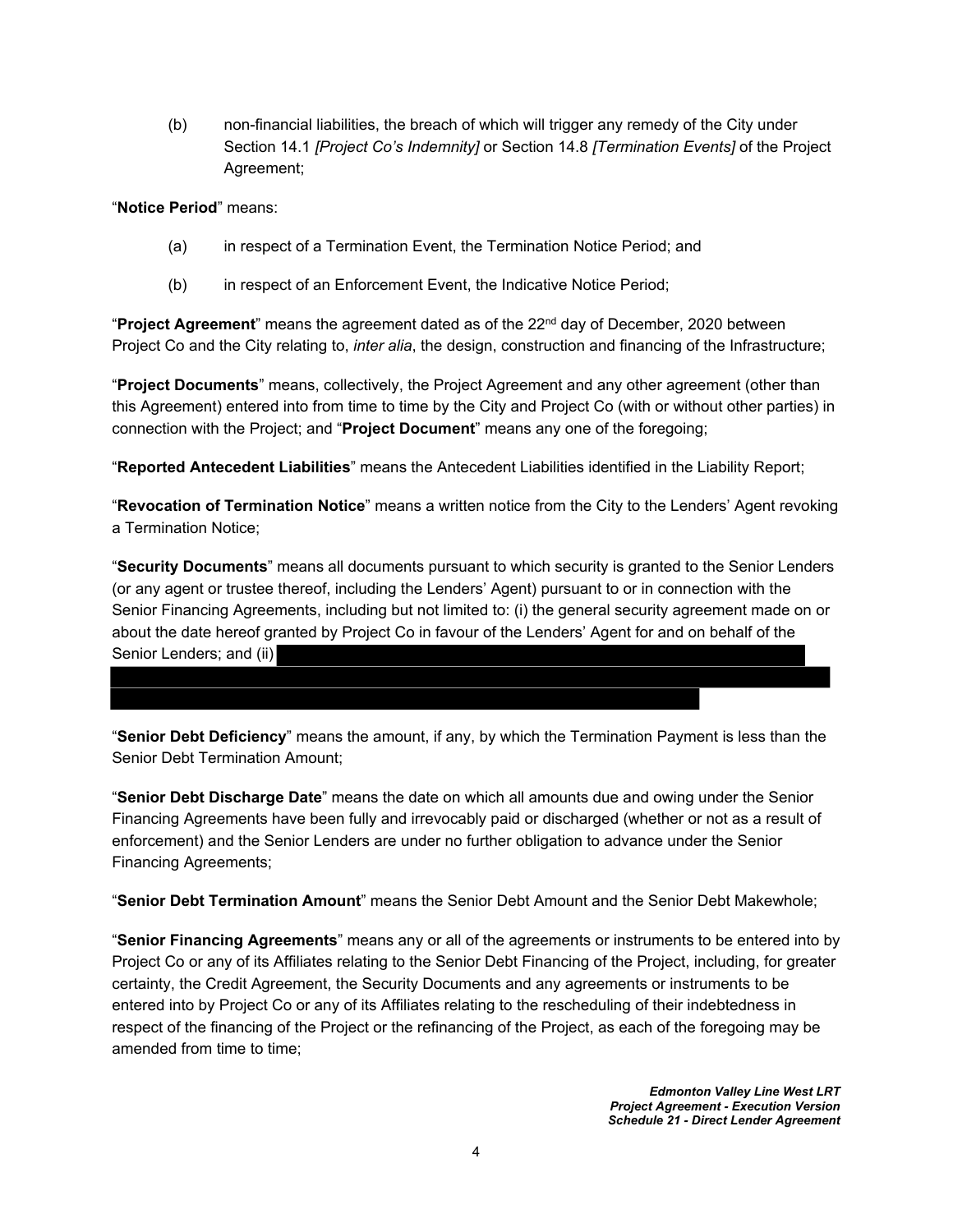#### "**Senior Lenders' Representative**" means:

- (a) the Lenders' Agent, or any Senior Lender;
- (b) a receiver or receiver and manager of Project Co appointed under or in connection with the Security Documents; or
- (c) any other Person approved by the City (such approval not to be unreasonably withheld or delayed);

"**Step-In Date**" means five Business Days after delivery of a Step-In Notice;

"**Step-In Notice**" means a notice given by the Lenders' Agent to the City pursuant to Section [4](#page-12-3);

"**Step-In Period**" means, subject to Section [4.3](#page-13-1), the period from the Step-In Date up to and including the earliest of:

- (a) the Step-Out Date;
- (b) the date of any transfer under Section [6;](#page-15-0)
- (c) the date of any termination under Section [4.5;](#page-13-3) and
- (d) the Construction Completion Payment date;

"**Step-Out Date**" means the date that is 20 Business Days after the date of a Step-Out Notice;

"**Step-Out Notice**" means a notice from the Lenders' Agent or Appointed Representative to the City pursuant to Section [5;](#page-14-0)

"**Suitable Substitute Project Co**" means a Person approved by the City in accordance with Sections [6.2](#page-15-2)  and [6.3](#page-15-3) and:

- (a) having the legal capacity, power and authority to become a party to and perform the obligations of Project Co under the Project Agreement;
- (b) employing or contracting for the services of Persons having the appropriate qualifications, experience and technical competence and having the resources available to them (including committed financial resources and sub-contracts) which are sufficient to enable them to perform the obligations of Project Co under the Project Agreement,

provided that such Person is not a Restricted Person;

"**Termination Notice**" means a notice given by the City to the Lenders' Agent under Section [3](#page-11-0); and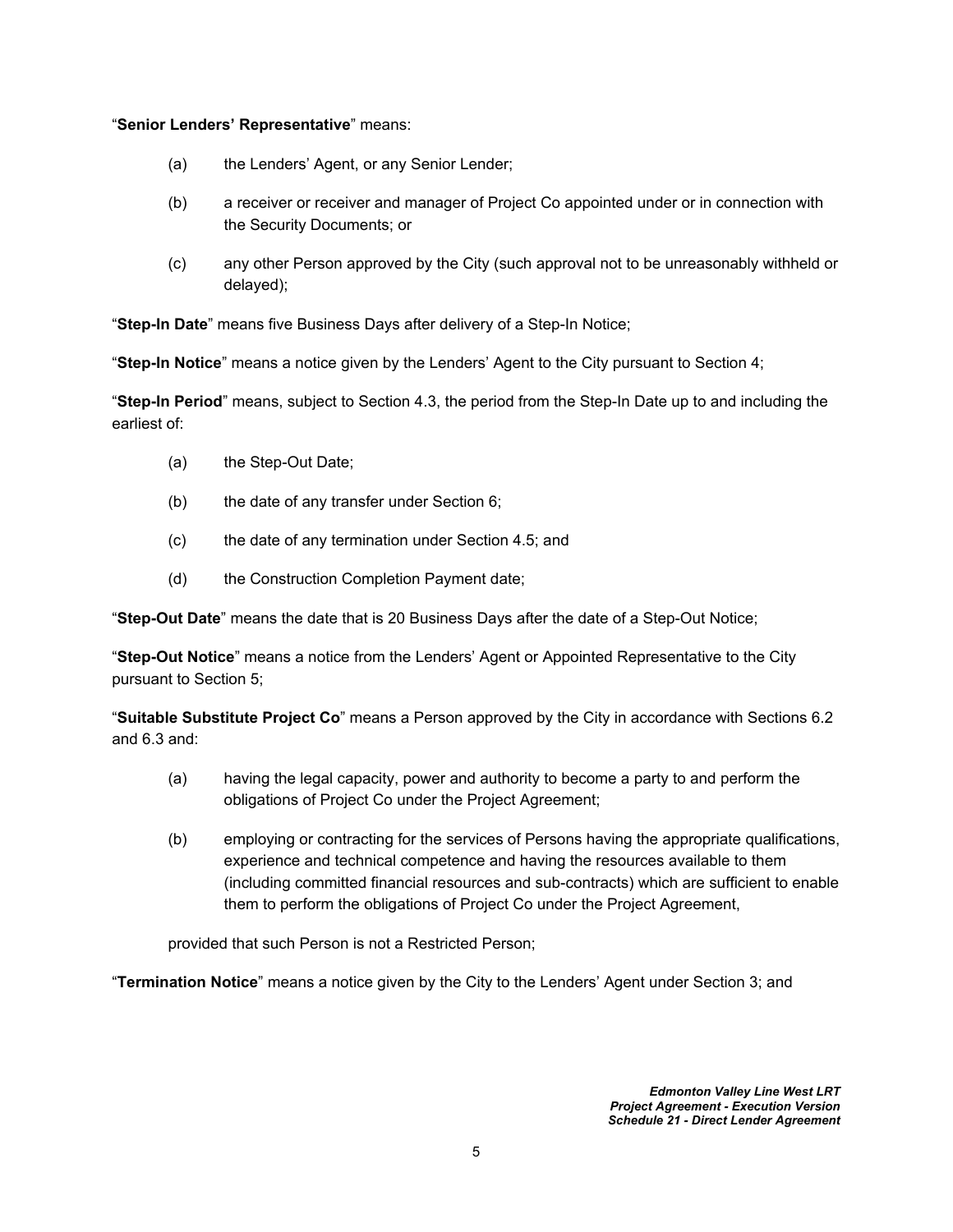"**Termination Notice Period**" means the period beginning on the date of giving of a Termination Notice and ending on the earlier of:

- (a) the Step-In Date;
- (b) the date of service of a Revocation of Termination Notice; and
- (c) the proposed Termination Date (subject to the minimum notice requirements under Section [3.1\(a\)](#page-11-5)) set out in the Termination Notice.

### <span id="page-8-0"></span>**1.2 Construction and Interpretation**

This Agreement will be interpreted according to the following provisions, save to the extent that the context or the express provisions of this Agreement otherwise require:

- (a) the parties waive the application of any rule of law which otherwise would be applicable in connection with the construction of this Agreement that ambiguous or conflicting terms or provisions should be construed against the party who (or whose counsel) prepared the executed agreement or any earlier draft of the same;
- (b) the table of contents, headings and sub-headings, marginal notes and references to them in this Agreement are for convenience of reference only, do not constitute a part of this Agreement, and will not be taken into consideration in the interpretation or construction of, or affect the meaning of, this Agreement;
- (c) each reference in this Agreement to "**Section**" is to a section of this Agreement;
- (d) each reference to an agreement, document or other instrument include (subject to all relevant approvals and any other provision of this Agreement expressly concerning such agreement, document or other instrument) a reference to that agreement, document or instrument as amended, supplemented, substituted, novated or assigned;
- (e) each reference to a statute or statutory provision (including any subordinate legislation) includes any statute or statutory provision which amends, extends, consolidates or replaces the statute or statutory provision or which has been amended, extended, consolidated or replaced by the statute or statutory provision and includes any orders, regulations, by-laws, ordinances, orders, codes of practice, instruments or other subordinate legislation made under the relevant statute;
- (f) each reference to time of day is a reference to Mountain Time;
- (g) words importing the singular include the plural and vice versa;
- (h) words importing a particular gender include all genders;
- (i) each reference to a public organization is deemed to include a reference to any successor(s) to such public organization or any organization or entity or organizations or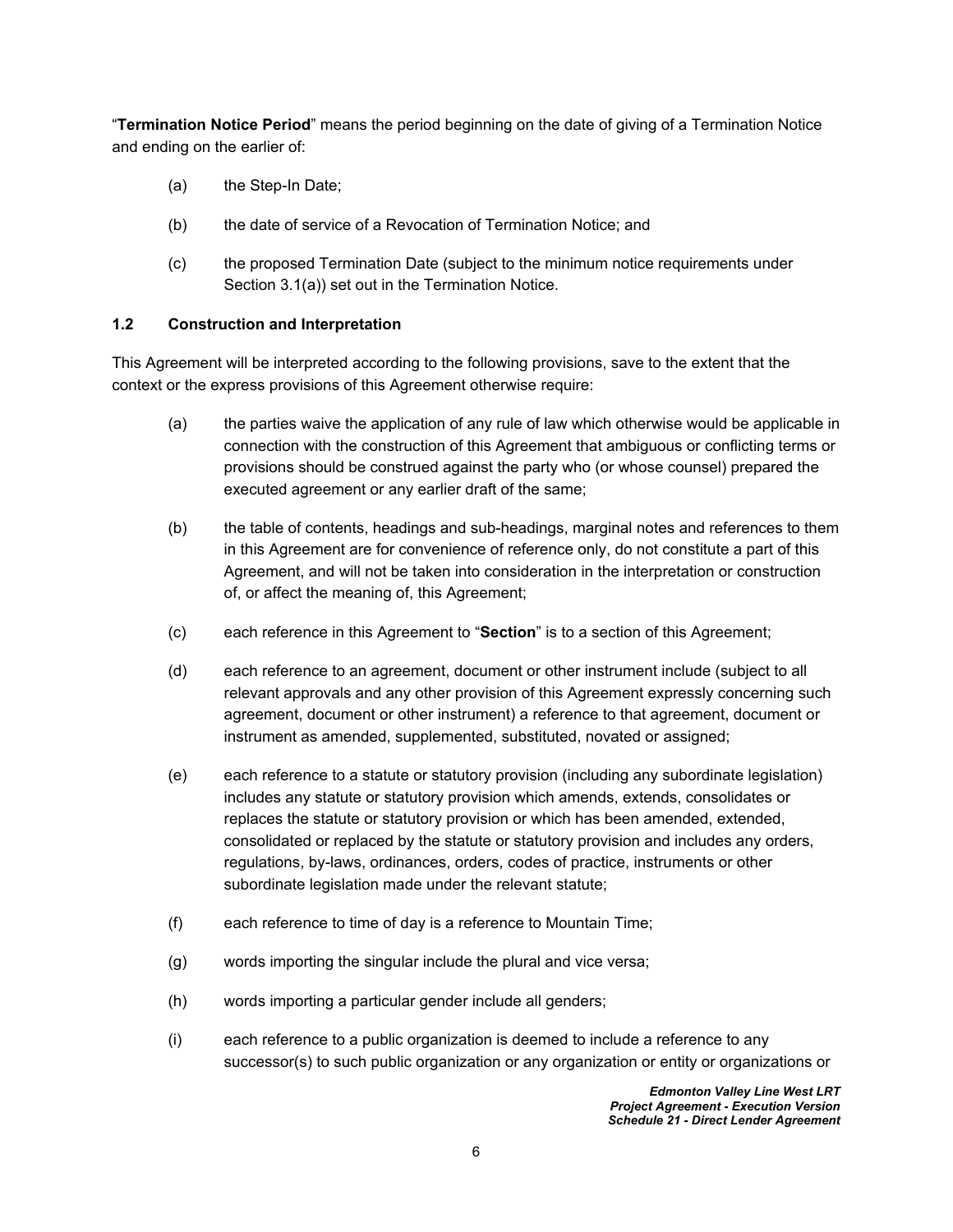entities which has or have taken over the functions or responsibilities of such public organization;

- (j) unless the context otherwise requires, each reference to "parties" means the parties to this Agreement and each reference to a "party" means any one of the parties to this Agreement, provided however that a reference to a third party does not mean a party to this Agreement;
- (k) all monetary amounts are expressed in Canadian Dollars;
- (l) the words "include", "includes" and "including" are to be construed as meaning "include without limitation", "includes without limitation" and "including without limitation", respectively;
- (m) any consent contemplated to be given under this Agreement must be in writing;
- (n) general words are not given a restrictive meaning:
	- (1) if they are introduced by the word "other', by reason of the fact that they are preceded by words indicating a particular class of act, matter or thing; or
	- (2) by reason of the fact that they are followed by particular examples intended to be embraced by those general words;
- (o) the expression "all reasonable efforts" and expressions of like import, when used in connection with an obligation of the Senior Lenders, the Lenders' Agent, the Appointed Representative or any other Senior Lenders' Representative, means taking in good faith and with due diligence all commercially reasonable steps to achieve the objective and to perform the obligation, including doing all that can reasonably be done in the circumstances, and in any event taking no less steps and efforts than those that would be taken by a commercially reasonable and prudent person in comparable circumstances but where the whole of the benefit of the obligation and where all the results of taking such steps and efforts accrued solely to that Person's own benefit;
- (p) all accounting and financial terms used herein are, unless otherwise indicated, to be interpreted and applied in accordance with Canadian generally accepted accounting principles, consistently applied;
- (q) if the time for doing an act falls or expires on a day that is not a Business Day, the time for doing such act will be extended to the next Business Day; and
- *Edmonton Valley Line West LRT Project Agreement - Execution Version* (r) each provision of this Agreement will be valid and enforceable to the fullest extent permitted by law. If any provision of this Agreement is held to be invalid, unenforceable or illegal to any extent, such provision may be severed and such invalidity, unenforceability or illegality will not prejudice or affect the validity, enforceability and legality of the remaining provisions of this Agreement. If any such provision of this Agreement is held to be invalid, unenforceable or illegal, the parties will promptly endeavour in good faith to

*Schedule 21 - Direct Lender Agreement*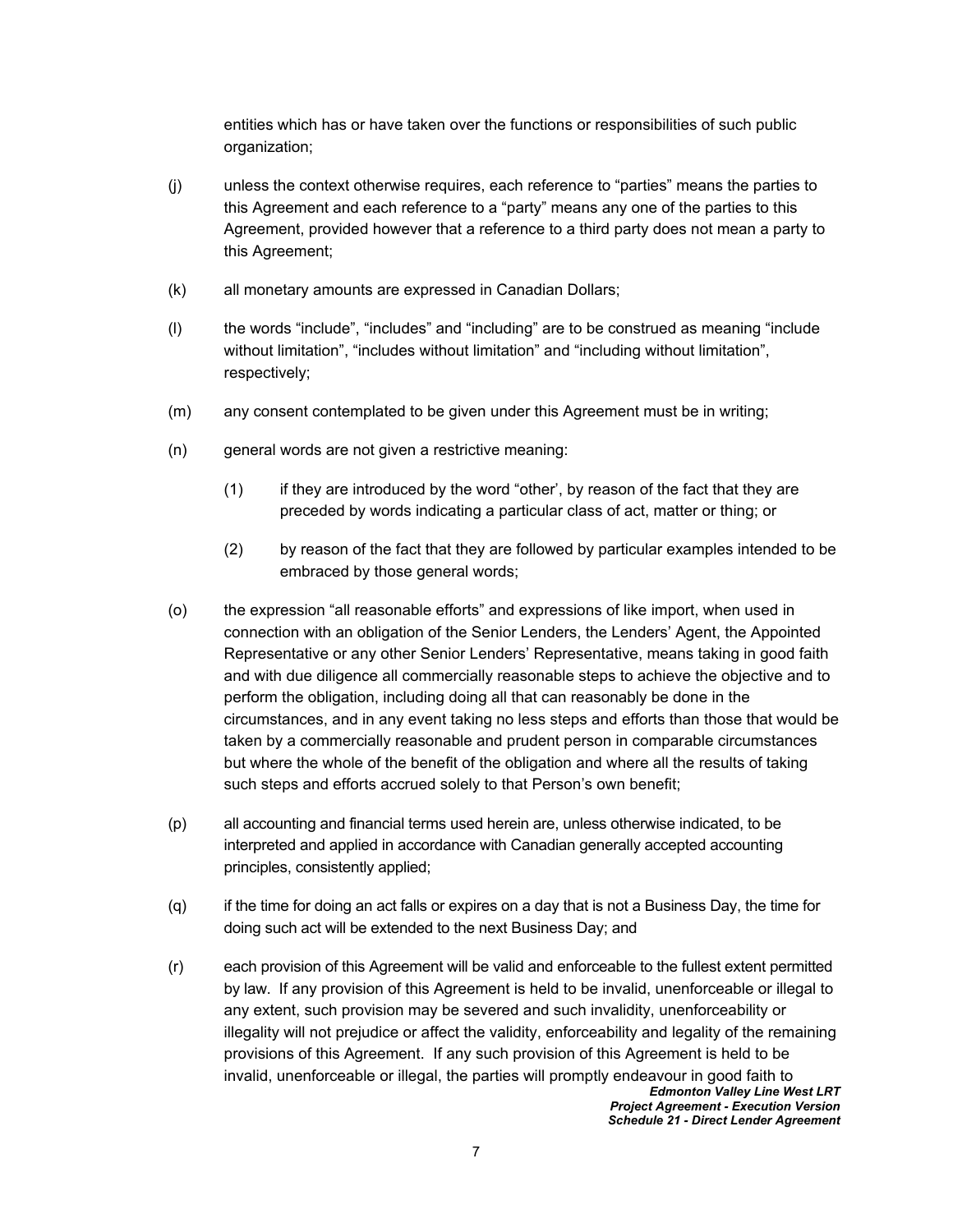negotiate new provisions to eliminate such invalidity, unenforceability or illegality and to restore this Agreement as nearly as possible to its original intent and effect.

### <span id="page-10-0"></span>**1.3 Governing Law**

This Agreement will be deemed to be made pursuant to the laws of the Province of Alberta and the laws of Canada applicable therein and will be governed by and construed in accordance with such laws.

#### <span id="page-10-1"></span>**1.4 Attornment**

For the purposes of any legal actions or proceedings brought by any party hereto against the other party, the parties hereby irrevocably submit to the exclusive jurisdiction of the courts of the Province of Alberta and acknowledge their competence and the convenience and propriety of the venue and agree to be bound by any judgment thereof and not to seek, and hereby waive, review of its merits by the courts of any other jurisdiction.

# <span id="page-10-3"></span><span id="page-10-2"></span>**2. CONSENT TO SECURITY**

### **2.1 Consent**

The City acknowledges notice of, and consents to, the security interest granted by Project Co in favour of the Senior Lenders under the Senior Financing Agreements and Security Documents over:

- (a) Project Co's rights under the Project Agreement and all other Project Documents;
- (b) Project Co's assets; and
- (c) Project Co's rights to Insurance Proceeds and Insurance Receivables.

# <span id="page-10-4"></span>**2.2 No Notice of Other Security**

The City confirms that as of the date of this Agreement it has not received written notice of any other security interest granted over Project Co's rights described in Section [2.1](#page-10-3) other than pursuant to the Senior Financing Agreements and the Security Documents.

# <span id="page-10-5"></span>**2.3 City Obligations**

Except as specifically provided for in this Agreement, the City has no obligations (whether express, implied, collateral or otherwise) to the Lenders' Agent or the Senior Lenders in connection with this Agreement, the Project Agreement or the Project. All of the obligations and liabilities given, undertaken or arising on the part of the City under this Agreement are given solely to the Lenders' Agent on behalf of the Senior Lenders and do not confer any rights on or in favour of Project Co or any Affiliate of Project Co or any other Person.

# <span id="page-10-6"></span>**2.4 City's Rights not Prejudiced**

The parties acknowledge that nothing in the Senior Financing Agreements, this Agreement or any other agreement between any of them (including any giving by the Lenders' Agent of a notice hereunder) will,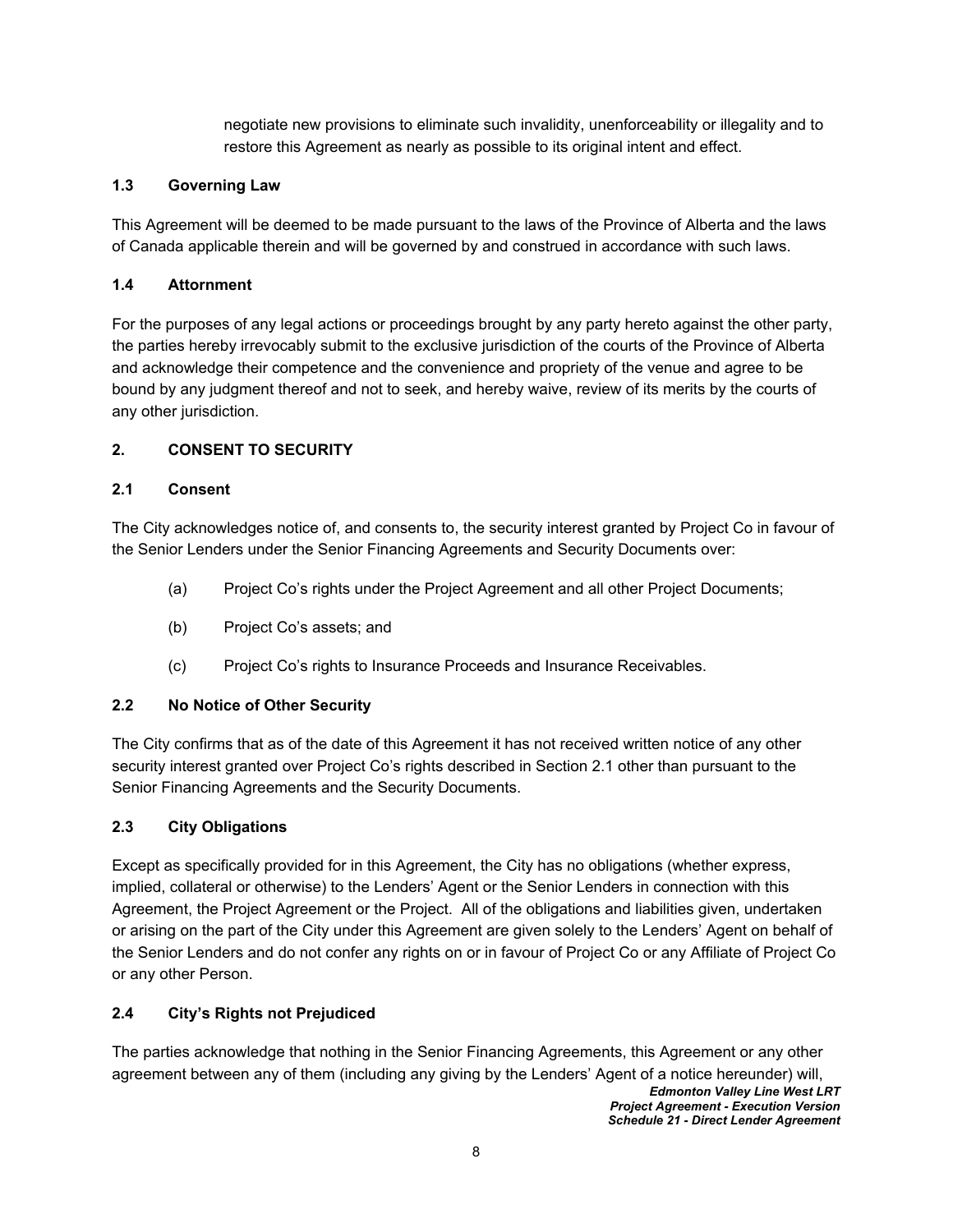except as between the Senior Lenders, the Lenders' Agent and the City as expressly set out in this Agreement, affect the rights of the City under the Project Agreement (but an exercise by the City of those rights will not preclude a proper exercise by the Lenders' Agent of its rights under this Agreement). For greater certainty and without limiting the generality of the foregoing, nothing in this Agreement shall limit, and the City shall be entitled at all times in accordance with the provisions thereof to exercise the City's rights under Section 14.7 *[City's Remedial Rights]* of the Project Agreement.

### <span id="page-11-1"></span><span id="page-11-0"></span>**3. NOTICES**

#### **3.1 Termination Notice**

The City shall not terminate or deliver any notice terminating the Project Agreement without giving to the Lenders' Agent written notice (a "**Termination Notice**") stating:

- <span id="page-11-5"></span>(a) that a Termination Event has occurred and the proposed Termination Date, which will be not sooner than 90 days after the Termination Notice; and
- (b) the grounds for termination in reasonable detail.

#### <span id="page-11-2"></span>**3.2 Notice of Enforcement Event**

Concurrently with delivery by it to Project Co of any notice of an Enforcement Event, the Lenders' Agent shall provide a copy of such notice to the City, together with reasonable details of such Enforcement Event.

#### <span id="page-11-3"></span>**3.3 Indicative Notice**

Without prejudice to the Lenders' Agent's rights under the Security Documents, at any time upon or following the occurrence of an Enforcement Event, and where relevant to such Enforcement Event the continuance of such Enforcement Event, the Lenders' Agent may give notice to the City of its intention to nominate a Senior Lenders' Representative to step-in in accordance with Section [4.1](#page-12-4) (an "**Indicative Step-In Notice**") or to effect a transfer in accordance with Section [6.1](#page-15-1) (an "**Indicative Transfer Notice**").

#### <span id="page-11-4"></span>**3.4 Lenders' Agent's Withdrawal Notice**

If at any time after the giving of an Indicative Notice or a Termination Notice the Lenders' Agent has determined that it is not, or is no longer, considering appointing a Senior Lenders' Representative or effecting a transfer of Project Co's rights and liabilities under the Project Agreement to a Suitable Substitute Project Co in accordance with this Agreement, the Lenders' Agent shall give notice (an "**Lenders' Agent's Withdrawal Notice**") to the City and thereafter, without prejudice to Section 9, the provisions of this Agreement will not be applicable with respect to the event that led to such Indicative Notice or Termination Notice and the City will be at liberty to take any and all action available to it under the Project Agreement and the other Project Documents.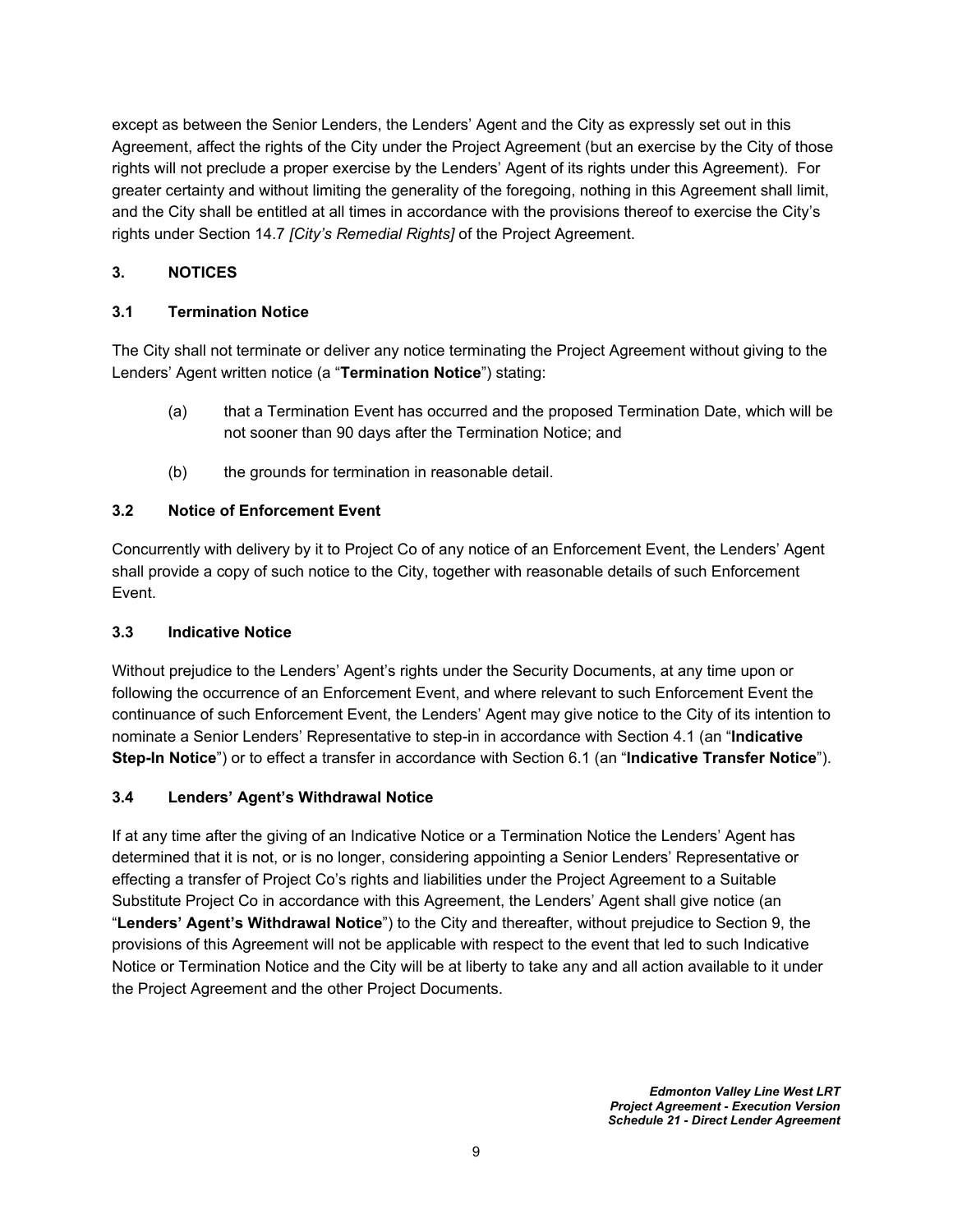### <span id="page-12-0"></span>**3.5 Notice of Antecedent Liabilities**

Unless an Lenders' Agent's Withdrawal Notice has been given, not later than 30 days after the date of delivery by the City of a Termination Notice or the date of delivery by the Lenders' Agent of an Indicative Notice, as the case may be, the City shall give the Lenders' Agent a notice (the "**Liability Report**") containing details of:

- (a) any Material Antecedent Liabilities accrued and outstanding as of the date of delivery of the Termination Notice or Indicative Notice, as the case may be; and
- (b) any financial liabilities of which the City is aware (after reasonable enquiry) that will fall due under the Project Agreement on or after the date of delivery of the Termination Notice or Indicative Notice, as the case may be, and on or prior to:
	- (1) in the case of a Termination Notice, the proposed Termination Date set out in that notice; and
	- (2) in the case of an Indicative Notice, 60 days after the date of delivery of the Indicative Notice.

### <span id="page-12-1"></span>**3.6 Subsequent City Notice of Liabilities**

After the delivery of the Liability Report, unless a Lenders' Agent's Withdrawal Notice has been given, the City shall, promptly upon becoming aware of them, notify the Lenders' Agent in writing of any additional Material Antecedent Liabilities arising on or after the date of delivery of the Termination Notice or Indicative Notice, as the case may be, and prior to the end of the Termination Notice Period or the Indicative Notice Period, as the case may be.

#### <span id="page-12-2"></span>**3.7 No Right to Terminate**

The City shall not terminate or deliver any notice terminating the Project Agreement during any Notice Period, provided however that until the expiry of that period the City shall be entitled to require Project Co to remedy any Termination Event and shall be entitled to exercise all rights under the Project Agreement other than termination of the Project Agreement.

#### <span id="page-12-4"></span><span id="page-12-3"></span>**4. STEP-IN**

#### **4.1 Step-In Notice**

Subject to Section [4.3](#page-13-1) and without prejudice to the Lenders' Agent's rights under the Security Documents, the Lenders' Agent may give the City a notice (a "**Step-In Notice**") at any time during an Indicative Notice Period or a Termination Notice Period, as the case may be.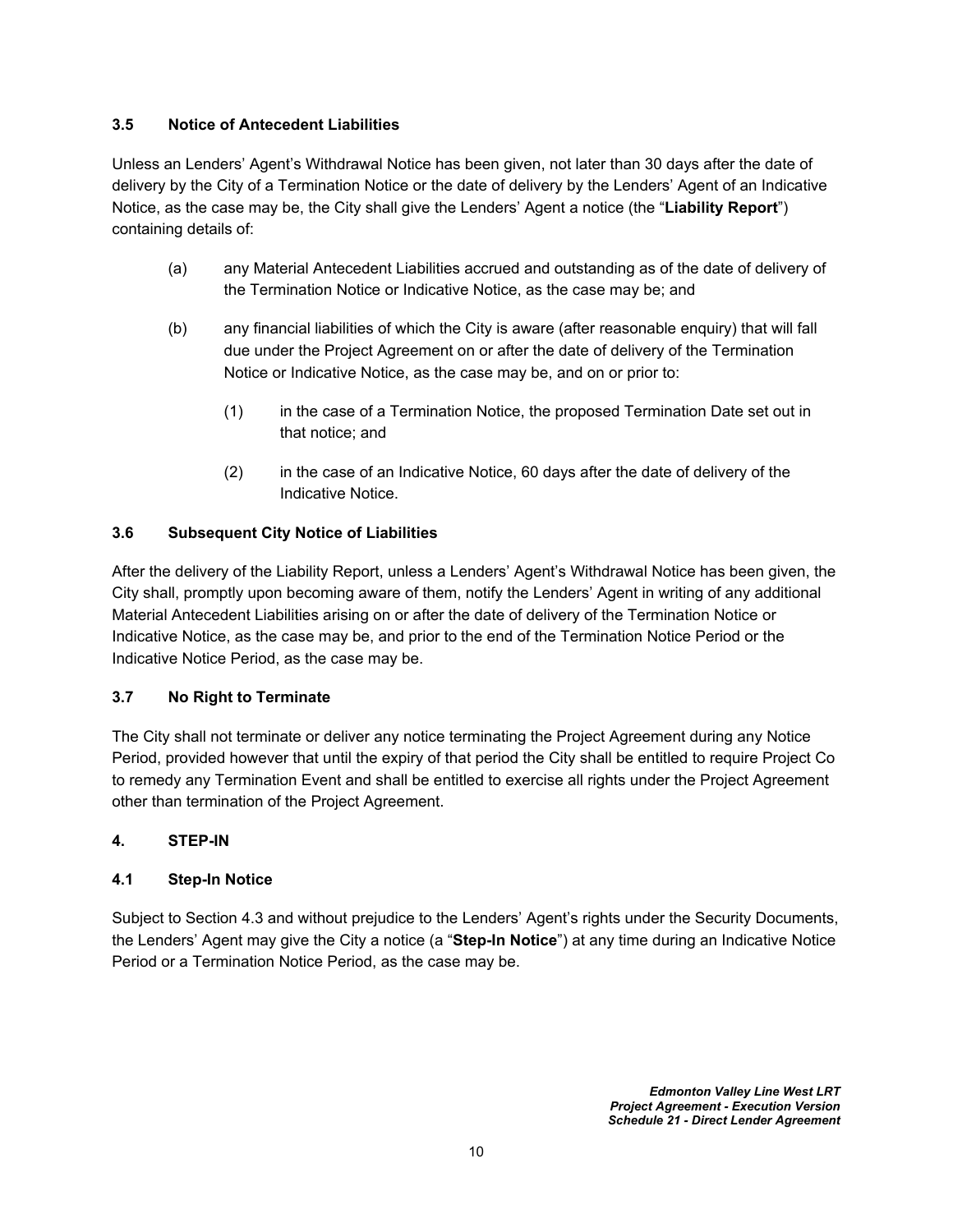# <span id="page-13-0"></span>**4.2 Contents of Step-In Notice**

In the Step-In Notice, the Lenders' Agent shall:

- (a) state that it intends to exercise its step-in rights under this Agreement; and
- (b) identify the Appointed Representative.

### <span id="page-13-1"></span>**4.3 One Step-In Period**

<span id="page-13-2"></span>There will be not more than one Step-In Period following any one Indicative Notice or Termination Notice.

### **4.4 Appointed Representative Rights**

On the Step-In Date, the Appointed Representative shall assume jointly and severally with Project Co the rights of Project Co under the Project Agreement, which rights are conditional on and may be exercised subject to performance of Project Co's obligations under the Project Agreement. During the Step-In Period, the City shall deal with the Appointed Representative and not Project Co. No Appointed Representative shall be liable to the City or Project Co for any liabilities or obligations of Project Co. For certainty, an Appointed Representative that is also an Insolvency Officer shall not, and shall not be required to, assume or have any personal liability for any liabilities or obligations of Project Co.

### <span id="page-13-3"></span>**4.5 City Right to Terminate**

The City shall not terminate the Project Agreement in whole or in part during the Step-In Period except as set out in this Section [4.5.](#page-13-3) The City shall be entitled to terminate the Project Agreement during the Step-In Period by written notice to Project Co, the Lenders' Agent and the Appointed Representative:

- (a) if the Reported Antecedent Liabilities that are financial liabilities have not been paid to the City on or before the Step-In Date or, if the due date for payment thereof is after the Step-In Date, have not been paid by the due date;
- (b) if amounts, of which the City was not aware (having made reasonable enquiry) at the time of the Liability Report and subsequently discovers prior to delivery of a Step-In Notice, subsequently become payable and are not discharged by:
	- (1) if notice of the liability is given to the Lenders' Agent at least 20 Business Days prior to the Step-In Date, the Step-In Date or, if the due date for payment thereof is after the Step-In Date, the due date; or
	- (2) if notice of the liability is given to the Lenders' Agent less than 20 Business Days before the Step-In Date and such liability is material (as stated by the City, acting reasonably, when it gives such notice or by the Lenders' Agent, acting reasonably, by notice to the City within five Business Days of receipt of the notice from the City), 20 Business Days after the Step-In Date or, if later, the due date;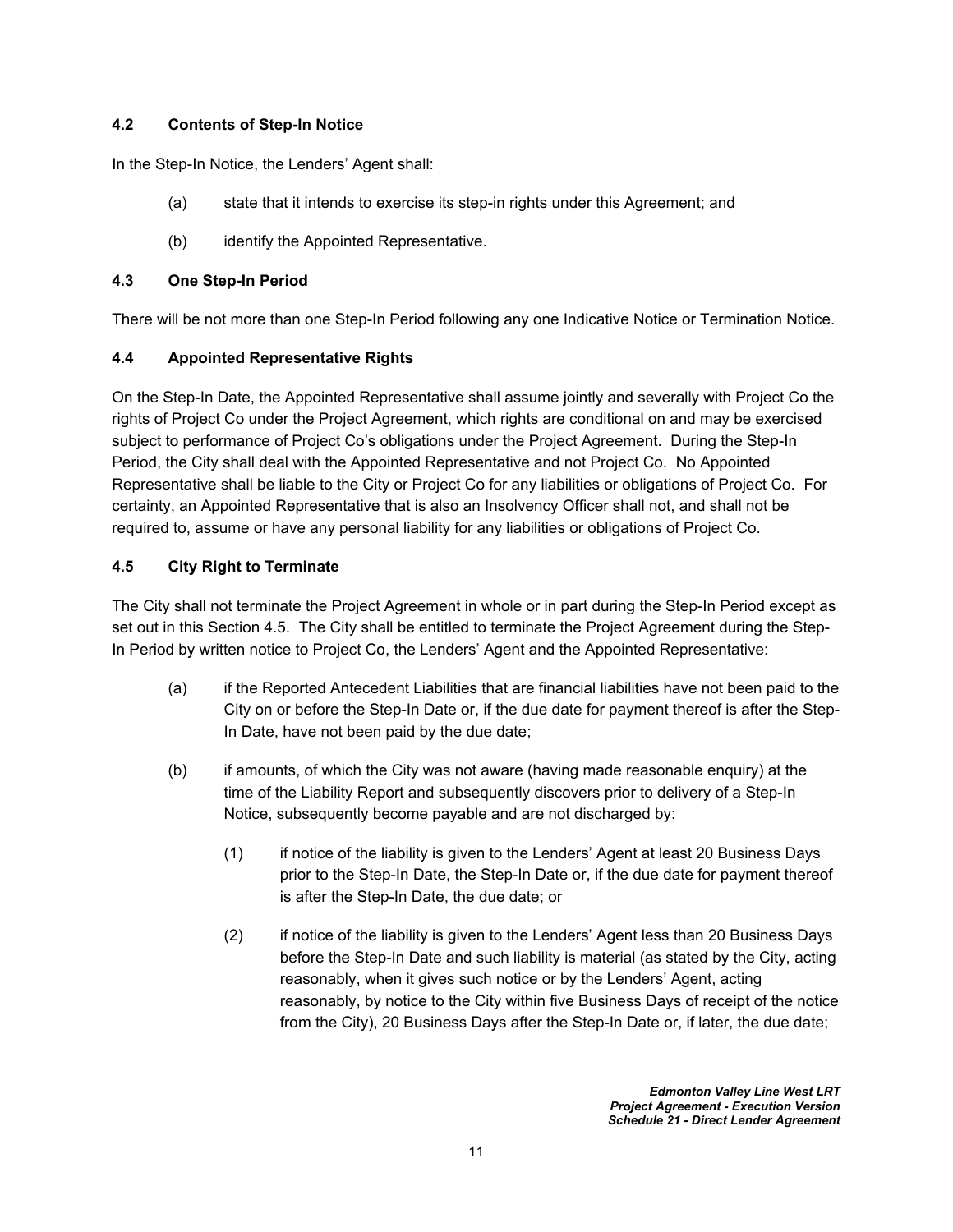- (c) on grounds arising after the Step-In Date in accordance with the terms of the Project Agreement (other than the occurrence of any of the Termination Events referred to in Sections 14.8(a), (b), (c) or (d) of the Project Agreement), provided that for the purposes of termination under the Project Agreement, any Default Points that were awarded prior to the Step-In Date will not be taken into account during the Step-In Period;
- (d) on grounds arising prior to the Step-In Date (which grounds are continuing at the Step-In Date) in accordance with the terms of the Project Agreement but only if the Appointed Representative is not using all reasonable efforts to remedy the relevant Antecedent Liabilities which are non-financial liabilities (but only to the extent such Antecedent Liabilities are capable of remedy); or
- (e) if the Construction Completion Date does not occur on or before the date falling 180 days after the Longstop Date.

### <span id="page-14-1"></span><span id="page-14-0"></span>**5. STEP-OUT**

#### **5.1 Step-Out Notice**

The Lenders' Agent or the Appointed Representative may at any time during the Step-In Period deliver to the City a Step-Out Notice which specifies the Step-Out Date.

#### <span id="page-14-2"></span>**5.2 Expiry of Step-In Period**

Upon the termination or expiry of the Step-In Period:

- (a) the rights of the City against the Appointed Representative and the rights of the Appointed Representative against the City shall be cancelled; and
- (b) the City shall no longer deal with the Appointed Representative and shall deal with Project Co in connection with the Project Agreement.

# <span id="page-14-3"></span>**5.3 Project Co Remains Bound**

Subject to Section [6.4](#page-15-4), Project Co shall continue to be bound by the all of the terms of the Project Agreement notwithstanding the occurrence or issuance of an Indicative Notice, a Step-In Notice, a Step-In Period, a Step-Out Notice, a Step-Out Date, any action by the Lenders' Agent, the Appointed Representative or the Senior Lenders or any provision of this Agreement, and for greater certainty Project Co shall be liable for any obligations and liabilities arising prior to the expiry of the Step-in Period from actions or inactions of the Lenders' Agent, the Appointed Representative or the Senior Lenders. Project Co shall remain liable for any unpaid amounts due and payable to the City by Project Co and for all other obligations and liabilities of Project Co under the Project Agreement provided that Project Co shall not be required to discharge such liabilities or obligations during the Step-In Period.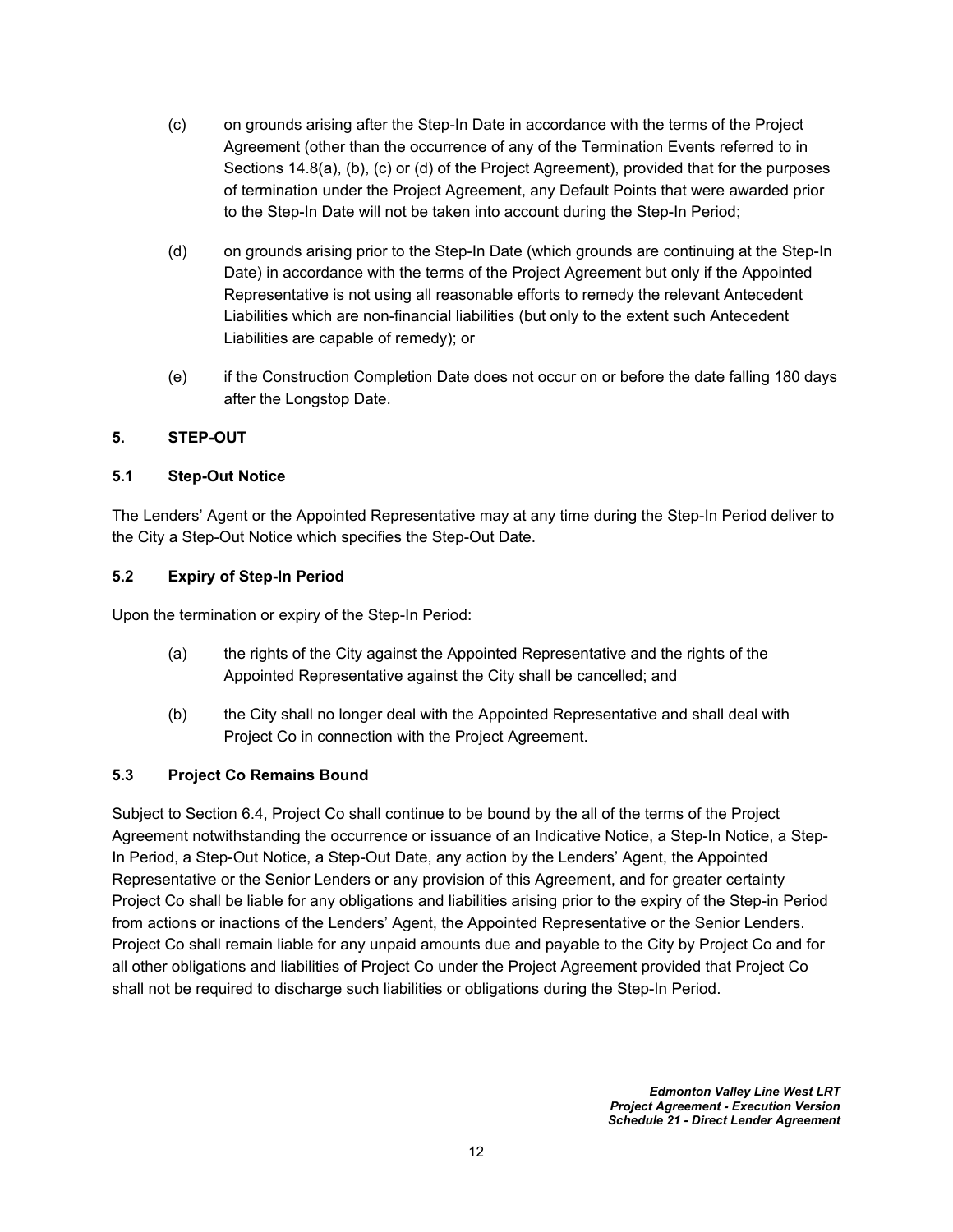# <span id="page-15-1"></span><span id="page-15-0"></span>**6. SENIOR LENDER REPLACEMENT OF PROJECT CO**

#### **6.1 Project Co Transfer Notice**

Subject to Section [6.2](#page-15-2), at any time:

- (a) during a Termination Notice Period;
- (b) during an Indicative Notice Period; or
- (c) during a Step-In Period,

the Lenders' Agent may, on 30 Business Days' notice to the City and any Appointed Representative, take any action available to it to cause the transfer of Project Co's rights and liabilities under the Project Agreement to a Suitable Substitute Project Co in accordance with the provisions of Section [6.4](#page-15-4).

### <span id="page-15-2"></span>**6.2 City Consent**

The City shall notify the Lenders' Agent as to whether any Person to whom the Lenders' Agent proposes to transfer Project Co's rights and liabilities under the Project Agreement is a Suitable Substitute Project Co, not later than 20 Business Days after the date of receipt from the Lenders' Agent of all information reasonably required by the City to decide whether the proposed transferee is a Suitable Substitute Project Co and, if the City fails to notify the Lenders' Agent within such period, the proposed transferee shall be deemed to be a Suitable Substitute Project Co.

#### <span id="page-15-3"></span>**6.3 Withholding of Consent**

The City shall not unreasonably withhold or delay its decision on whether the proposed transferee is a Suitable Substitute Project Co, provided that it shall, without limitation, be reasonable for the City to withhold its consent:

- (a) if there are unremedied breaches under the Project Agreement and no remedial program reasonably acceptable to the City in respect of the breaches has been provided to the City; or
- (b) based on any of the factors set out in Section 22.4 *[Factors the City May Consider]* of the Project Agreement with respect to any transfer, including any assignment, to such Person or Change in Control resulting from the transfer.

#### <span id="page-15-4"></span>**6.4 Terms of Transfer**

Upon the transfer referred to in Section [6.1](#page-15-1) becoming effective:

(a) Project Co and the City shall be released from their obligations under the Project Agreement to each other, including with respect to indemnification under the Project Agreement whether arising prior to or after such transfer (the "**Discharged Obligations**");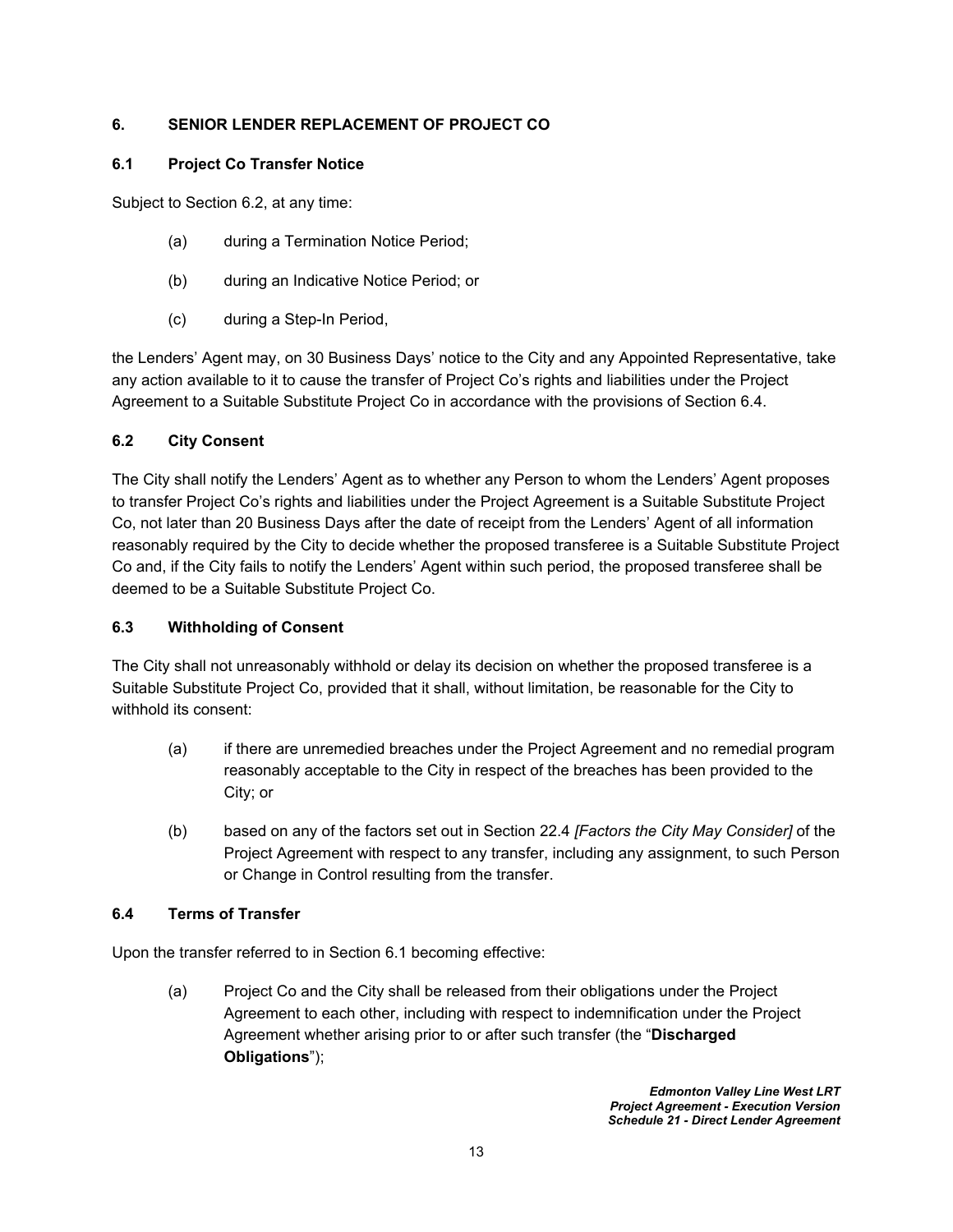- (b) the Suitable Substitute Project Co and the City shall assume obligations which are substantially similar to the Discharged Obligations, but owed to or assumed by the Suitable Substitute Project Co instead of Project Co;
- (c) the rights of Project Co against the City under the Project Agreement and vice versa (the "**Discharged Rights**") shall be cancelled;
- (d) the Suitable Substitute Project Co and the City shall acquire rights against each other which differ from the Discharged Rights only insofar as they are exercisable by or against the Suitable Substitute Project Co instead of Project Co;
- (e) any subsisting ground for termination of the Project Agreement by the City shall be deemed to have no effect and any subsisting Termination Notice will be automatically revoked;
- <span id="page-16-4"></span>(f) the City shall enter into a direct lender agreement with the Suitable Substitute Project Co and a representative of the senior lenders lending to the Suitable Substitute Project Co on substantially the same terms as this Agreement; and
- (g) any Default Points that arose prior to that time will not be taken into account after the transfer for the purposes of Sections 14.7(b)(ix), 14.8(j) and 14.8(l) of the Project Agreement.

# <span id="page-16-1"></span><span id="page-16-0"></span>**7. INSURANCE**

# **7.1 Release of Insurance Proceeds**

Notwithstanding the other provisions of this Agreement and the terms and conditions of the Senior Financing Agreements, the Lenders' Agent shall only permit amounts to be released from the Insurance Trust Account in accordance with and as permitted pursuant to the terms of the Insurance Trust Agreement and Schedule 17 *[Insurance Requirements]* of the Project Agreement and shall not exercise any rights under the Senior Financing Agreements or take any other steps to prevent amounts being released from the Insurance Trust Account in accordance with the terms of the Insurance Trust Agreement and Schedule 17 *[Insurance Requirements]* of the Project Agreement.

# <span id="page-16-3"></span><span id="page-16-2"></span>**8. COVENANTS**

#### **8.1 City Covenants**

The City agrees with the Lenders' Agent that the City shall:

(a) as soon as is reasonably practicable, at Project Co's or the Lenders' Agent's expense, take whatever action the Lenders' Agent, an Appointed Representative or a Suitable Substitute Project Co taking a transfer in accordance with Section [6](#page-15-0) may reasonably require for perfecting any transfer or release under this Agreement, including the execution of any transfer or assignment, and the giving of any notice, order or direction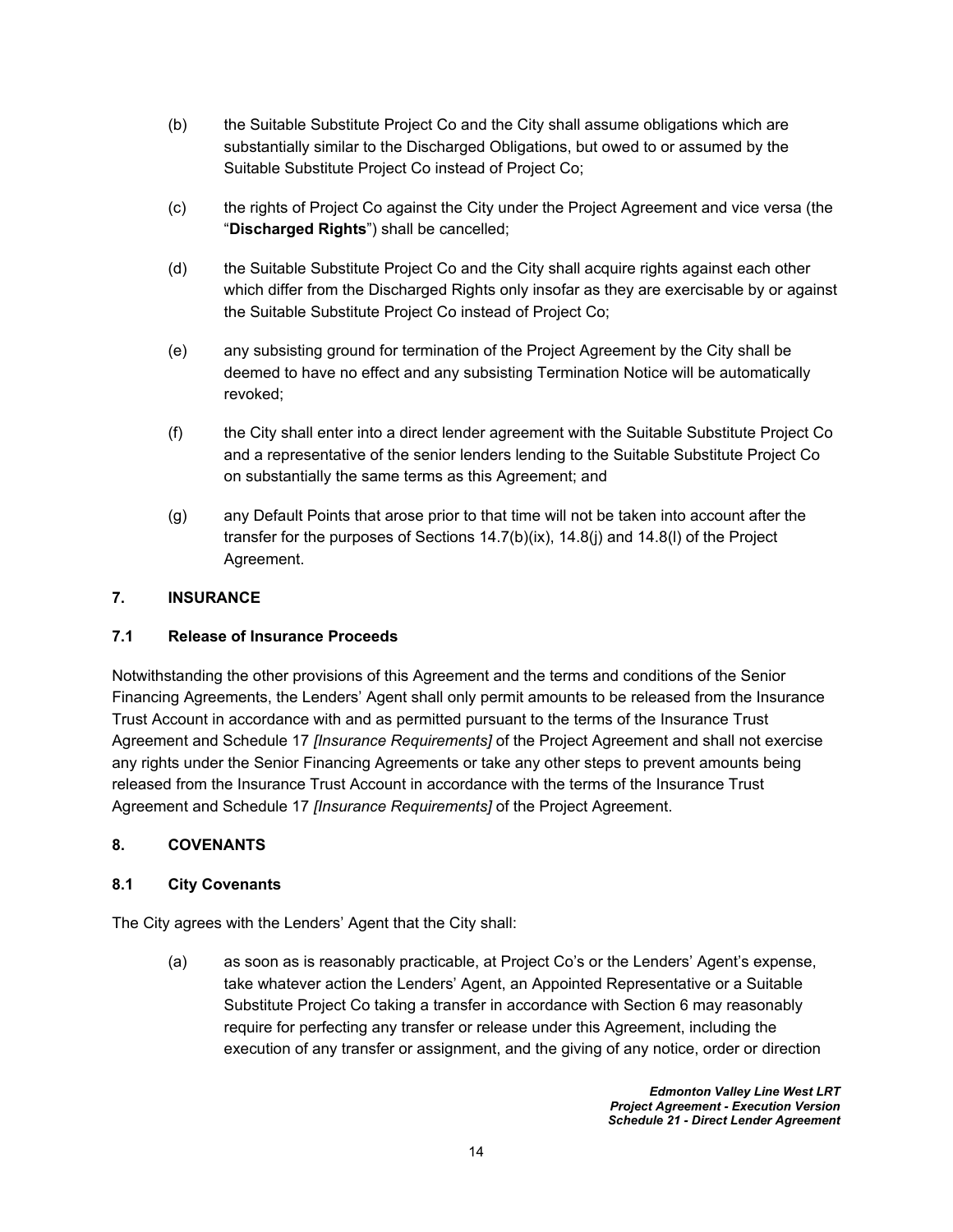and the making of any registration which, in each case, the Lenders' Agent or Appointed Representative or Suitable Substitute Project Co reasonably requires;

- <span id="page-17-4"></span><span id="page-17-3"></span><span id="page-17-2"></span><span id="page-17-1"></span>(b) not, prior to the Senior Debt Discharge Date, unless the Lenders' Agent has (acting reasonably) consented in writing:
	- (1) appoint an Insolvency Officer;
	- (2) commence any Insolvency Proceedings;
	- (3) sanction, by voting or failing to vote, any Insolvency Proceedings and shall, if requested to do so by the Lenders' Agent, vote against any Insolvency Proceedings;
	- (4) without prejudice to its rights of set-off under the Project Agreement, including rights to take amounts owing by Project Co into account in calculating termination compensation payable, claim or prove as creditor or otherwise in competition with any Senior Lender in respect of any monies owing to it by Project Co for or on account of Project Co's liabilities under the Project Documents in the event of any Insolvency Proceedings; or
	- (5) take any action authorizing, or which might result in or is in furtherance of, any of the prohibited matters referred to in Sections [\(1\)](#page-17-1), [\(2\)](#page-17-2), [\(3\)](#page-17-3) or [\(4\)](#page-17-4) above;
- (c) not take or fail to take any action (including amendments, waivers and enforcement action) with respect to any material agreement between the City and a third party, the effect of which would be reasonably likely to render the City unable to satisfy its obligations under the Project Agreement; and
- (d) not issue a step-in notice or proposed transfer notice under any Collateral Agreement at any time that the Senior Lenders are validly exercising under any Senior Financing Agreement any step-in rights with respect to the relevant Project Contract.

#### <span id="page-17-0"></span>**8.2 Lenders' Agent Covenants**

The Lenders' Agent shall promptly:

- (a) [Intentionally Deleted];
- (b) notify the City when it believes the Senior Debt Discharge Date will occur or has occurred, and in any event will so notify the City no later than 20 Business Days after its occurrence;
- (c) a reasonable time prior to the taking of any such action, notify the City of any decision by the Senior Lenders to take action under **of the Credit Agreement, together** with reasonable details of any such action;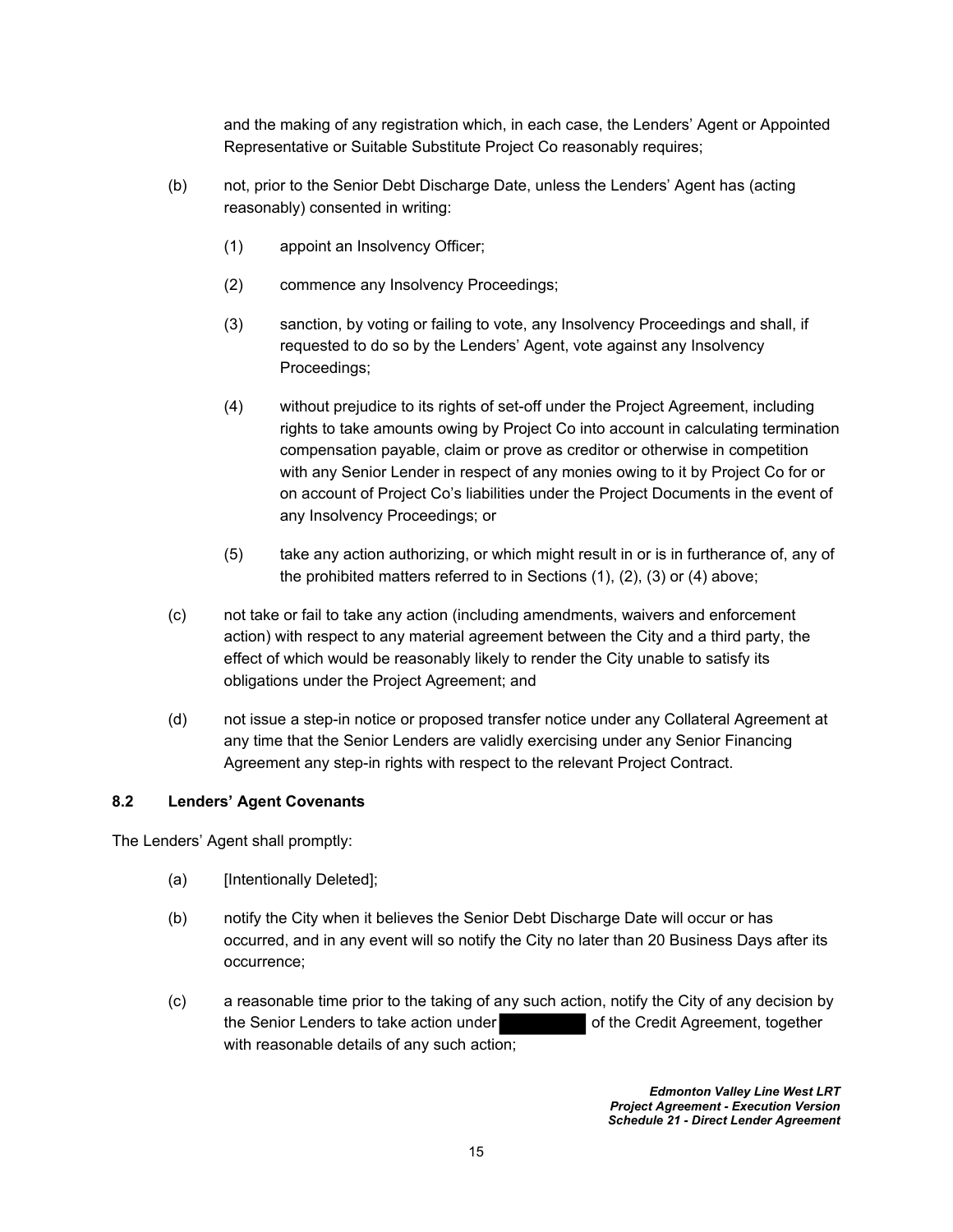- <span id="page-18-7"></span><span id="page-18-6"></span><span id="page-18-5"></span>(d) unless notice is already provided under the above provisions, notify the City of any decision by the Senior Lenders to:
	- (1) appoint an Insolvency Officer;
	- (2) commence any Insolvency Proceedings;
	- (3) sanction, by voting or failing to vote, any Insolvency Proceedings; or
	- (4) take any action authorizing, or which might result in or is in furtherance of, any of the matters referred to in Sections [\(1\),](#page-18-5) [\(2\)](#page-18-6) or [\(3\)](#page-18-7) above; and
- (e) upon request by the City, cause all security on any real or personal property comprised in the Infrastructure to be promptly discharged and released on the date requested by the City (which will be on or after the Senior Debt Discharge Date).

### <span id="page-18-0"></span>**8.3 Project Co Covenant**

Project Co acknowledges and consents to the arrangements set out in this Agreement and agrees not to do or omit to do anything that may prevent any party from enforcing its rights under this Agreement.

#### <span id="page-18-2"></span><span id="page-18-1"></span>**9. STEP-IN RIGHTS UNDER MATERIAL CONTRACTS**

#### **9.1 Step-in from Termination Date or Senior Debt Discharge Date**

Subject to Section [9.3](#page-18-4), from (but not before) the earliest to occur of the Termination Date and the Senior Debt Discharge Date, provided that the City has (if applicable) complied with Section [3.7](#page-12-2) and Section [4.5](#page-13-3) in terminating the Project Agreement, the City shall be entitled to exercise its rights under any Collateral Agreement to step-in and assume (or cause a third party designated by the City to step-in and assume) Project Co's rights and obligations under, or to transfer or assign, any Project Contract in accordance with a Collateral Agreement.

# <span id="page-18-3"></span>**9.2 Release of Security**

Subject to Section [9.3](#page-18-4), the Lenders' Agent shall release and discharge (or cause to be released and discharged) at no cost to the City, and as soon as reasonably possible, all security in respect of each of the Project Contracts in respect of which any of Project Co's rights or obligations thereunder are assumed, transferred or assigned by or to the City (or by or to a third party designated by the City) pursuant to a Collateral Agreement.

#### <span id="page-18-4"></span>**9.3 Retention of Security for Senior Debt Deficiency**

If, in the reasonable opinion of the Lenders' Agent, there is likely to be a Senior Debt Deficiency, then until such time as an amount equal to the Senior Debt Deficiency has been recovered by the Senior Lenders, the Senior Lenders shall be entitled to retain the benefit of (and shall not be required to release and/or discharge) the security in respect of claims and losses that Project Co has as against the Project Contractor under the relevant Project Contract (or as against any guarantor of such Project Contract) that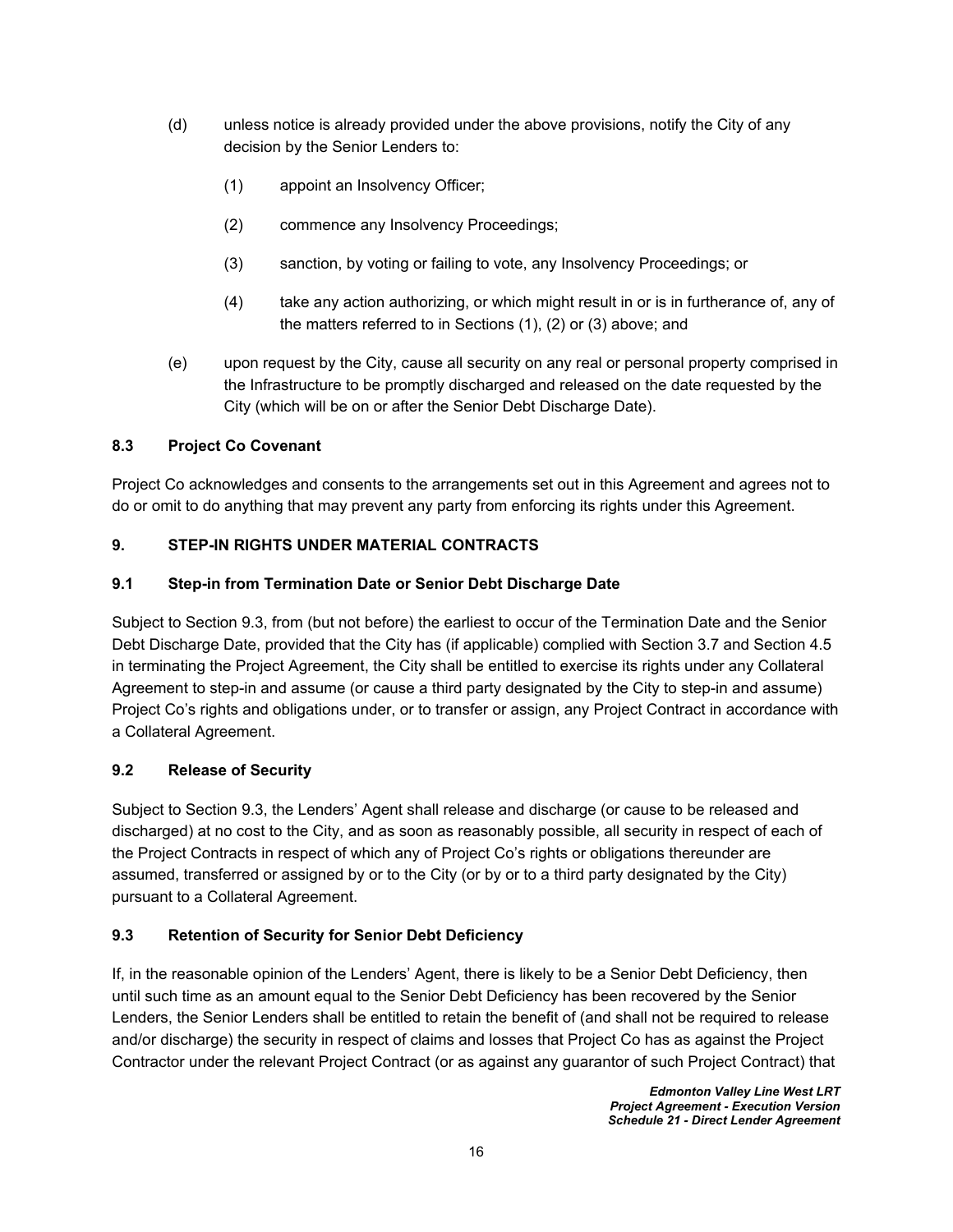arose prior to the date of the assumption, transfer or assignment of the relevant Project Contract (or guarantee in respect of such Project Contract) by or to the City (or by or to a third party designated by the City) provided that:

- (a) the Senior Lenders shall not, and shall not be entitled to, exercise any rights or enforce any security in respect of any such claim during the period from the date on which such assumption, transfer or assignment occurs to the Termination Date; and
- (b) the rights in relation to the security retained by the Senior Lenders pursuant to this Section [9.3](#page-18-4) may only be exercised if and to the extent that there is a Senior Debt Deficiency determined after the City has paid the Termination Payment pursuant to Section 3 of Schedule 27 *[Compensation on Termination]* of the Project Agreement.

Any amounts recovered by the Senior Lenders pursuant to claims referred to in this Section [9.3,](#page-18-4) from the Termination Date to the date on which the Termination Payment and the amount of the Senior Debt Deficiency, if any, have been determined, shall be held by the Lenders' Agent in a segregated account on terms satisfactory to the Lenders' Agent and the City, each acting reasonably, and, upon determination of the Termination Payment and the amount of the Senior Debt Deficiency, if any, such funds will be distributed to the Lenders' Agent, to the extent of the Senior Debt Deficiency, if any, and the balance of such funds will be paid to the City.

# <span id="page-19-0"></span>**9.4 Limitations on City's Rights**

Except in accordance with Sections 9.1 to 9.3 (inclusive) or as otherwise expressly permitted under this Agreement, the City shall not, prior to the termination of this Agreement pursuant to Section [11.1](#page-20-5), claim, recover, retain or receive (or seek to claim, recover, retain or receive) any amount under any Collateral Agreement or Project Contract in respect of a loss for which a Project Contractor is also liable to the Senior Lenders.

The City agrees that if it receives any amount in contravention of the provisions of this Section 9.4 it shall immediately turn the same over to the Lenders' Agent for the account of the Lenders' Agent and the Senior Lenders and, pending such payment, hold the same in trust for the Lenders' Agent and the Senior Lenders.

# <span id="page-19-1"></span>**9.5 Assignment of Material Contracts by Finance Parties**

The Senior Lenders shall not transfer or assign any Project Contract except to a Suitable Substitute Project Co in conjunction with a permitted transfer or assignment of the Project Agreement to that Suitable Substitute Project Co in accordance with Section [6.](#page-15-0)

# <span id="page-19-3"></span><span id="page-19-2"></span>**10. ASSIGNMENT**

# **10.1 Restriction on Assignment**

No party to this Agreement may assign or transfer all or any part of its rights or obligations under this Agreement except as provided in this Section [10.](#page-19-2)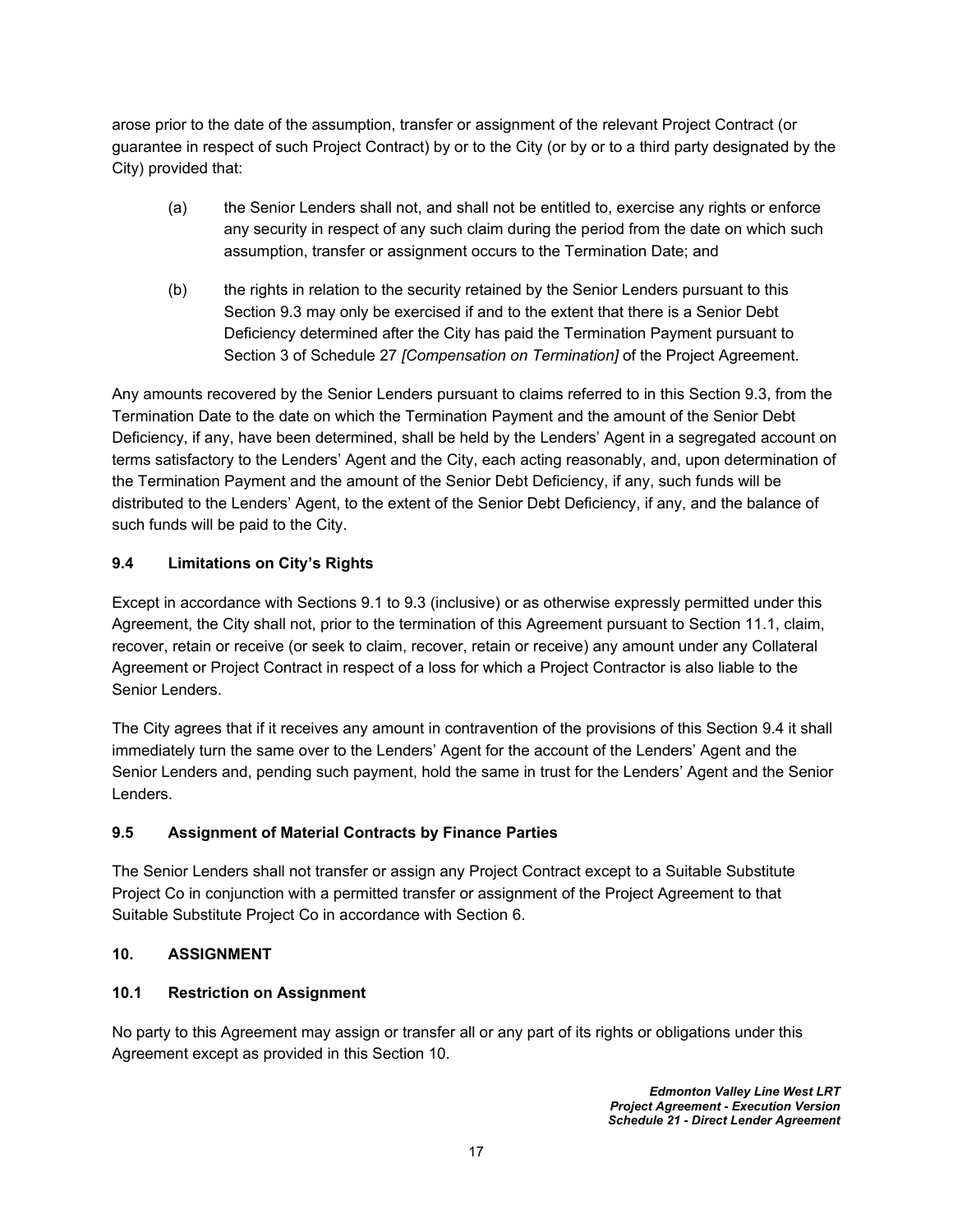### <span id="page-20-0"></span>**10.2 Assignment by Lenders' Agent**

The Lenders' Agent, in its own capacity and not as agent for the Senior Lenders, may assign or transfer its rights and obligations under this Agreement to a successor Lenders' Agent in its own capacity and not as agent for the Senior Lenders, in accordance with the Senior Financing Agreements without the consent of the City provided that the Lenders' Agent delivers to the City not less than 10 Business Days prior to such assignment or transfer a notice setting out such contact information regarding the assignee or transferee as the City may reasonably require and provided the assignee or transferee is not a Restricted Person. For purposes of this Section [10.2,](#page-20-0) the definition of Restricted Person shall not include sub-paragraph (d) of that definition.

### <span id="page-20-1"></span>**10.3 Assignment by Senior Lender**

Any Senior Lender may assign or transfer its rights and obligations under the Senior Financing Agreements in accordance with the terms of the Senior Financing Agreements without the consent of the City provided the assignee or transferee is not a Restricted Person. For purposes of this Section [10.3,](#page-20-1) the definition of Restricted Person shall not include sub-paragraph (d) of that definition.

#### <span id="page-20-2"></span>**10.4 Assignment by City**

The City shall assign or transfer its rights and obligations under this Agreement to any permitted assignee of its interest in the Project Agreement concurrently with the assignment of the Project Agreement to such assignee and the Lenders' Agent and the Senior Lenders shall cooperate with the City in completing the formalities of any transfer or assignment including by executing any additional documents as may be reasonably required by the City.

#### <span id="page-20-3"></span>**10.5 New Agreement**

If Section [10.2](#page-20-0) applies in relation to the Lenders' Agent, the City and Project Co shall, upon request by the new Lenders' Agent, enter into a new direct lender agreement with the new Lenders' Agent on substantially the same terms as this Agreement.

#### <span id="page-20-5"></span><span id="page-20-4"></span>**11. GENERAL**

#### **11.1 Term**

This Agreement will remain in effect until the earlier of:

- (a) the Senior Debt Discharge Date; and
- (b) subject to compliance with Section [6.4\(f\)](#page-16-4) above, the date of transfer of Project Co's rights and liabilities under the Project Agreement to a Suitable Substitute Project Co pursuant to Section [6.](#page-15-0)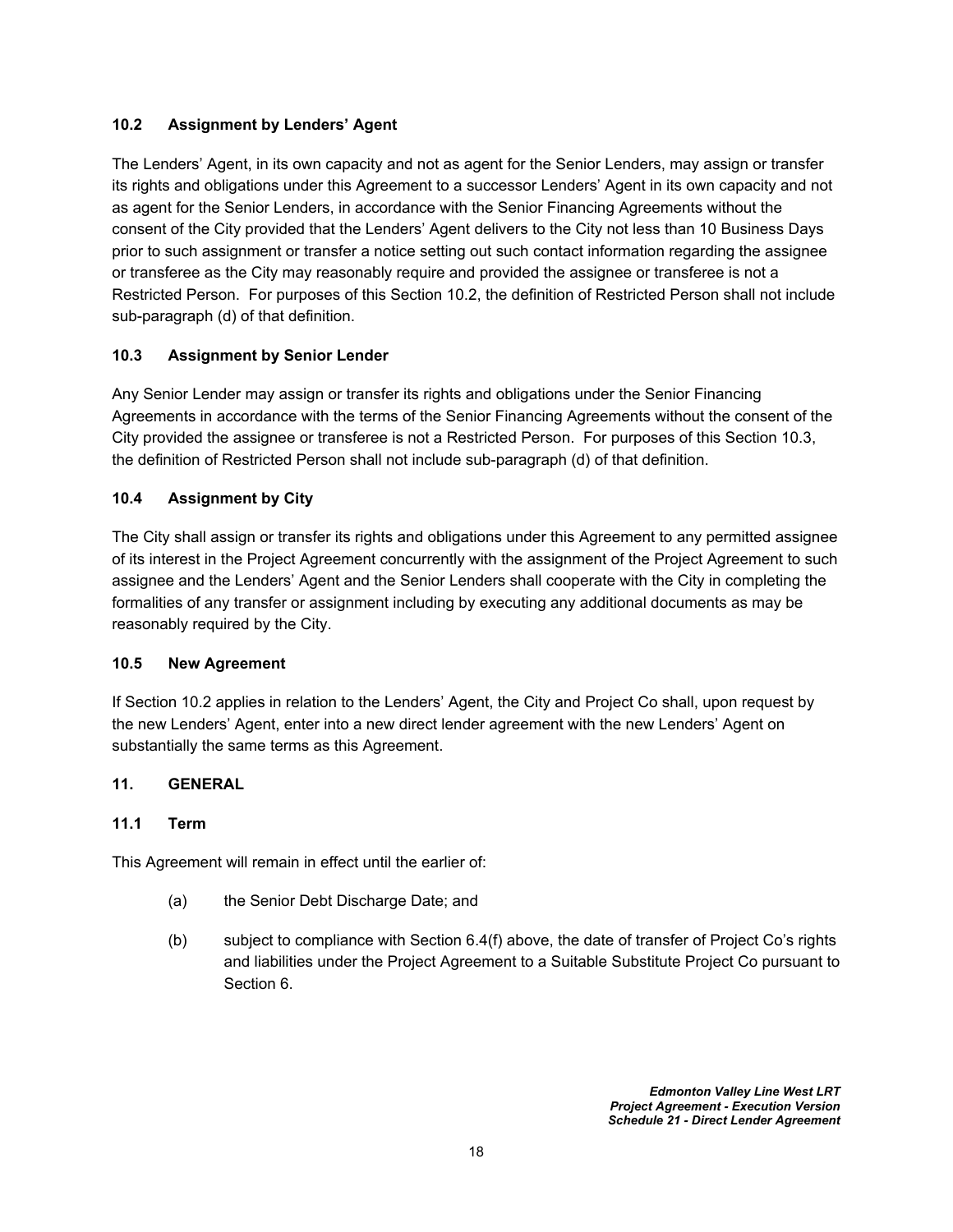### <span id="page-21-0"></span>**11.2 Conflict or Inconsistency**

If there is any conflict or inconsistency between the provisions of this Agreement and the Project Agreement, as between the Lenders' Agent and the City, the provisions of this Agreement shall prevail.

#### <span id="page-21-1"></span>**11.3 Entire Agreement**

Unless otherwise stated in this Agreement, this Agreement constitutes the entire agreement between the parties in connection with its subject matter and supersedes all prior representations, communications, negotiations and understandings concerning the subject matter of this Agreement. No party has relied on any representation except as expressly set out in this Agreement.

### <span id="page-21-2"></span>**11.4 Waiver**

The failure of any party to exercise any contractual right or remedy shall not constitute a waiver thereof and no waiver will be effective unless it is communicated in writing to the other parties. A waiver of any right or remedy arising from a breach of this Agreement shall not constitute a waiver of any right or remedy arising from any other breach of this Agreement.

### <span id="page-21-3"></span>**11.5 Counterparts**

This Agreement may be executed in counterparts, in which case (i) the counterparts together shall constitute one agreement, and (ii) communication of execution by electronic transmission of a pdf copy shall constitute good delivery.

#### <span id="page-21-4"></span>**11.6 Confidentiality**

The Lenders' Agent shall be bound to comply with the confidentiality obligations on the part of Project Co contained in the Project Agreement in relation to all information matters obtained from any other party under or in connection with the Project.

#### <span id="page-21-5"></span>**11.7 Notices**

Any notice or communication required or permitted to be given under this Agreement shall be in writing and shall be considered to have been sufficiently given if delivered by hand or transmitted by electronic transmission to the address or electronic mail address of each party set out below: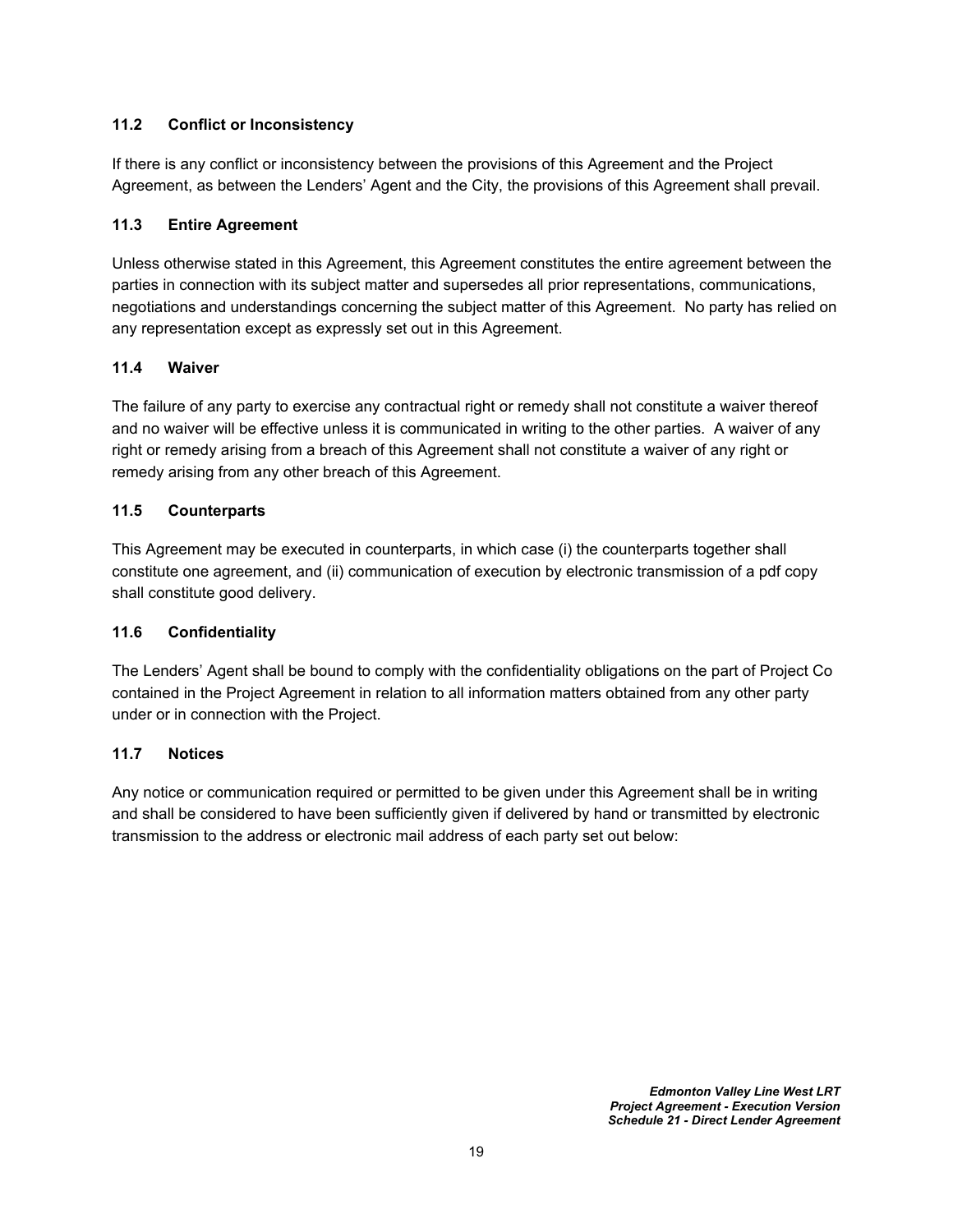#### if to the City:



if to the Lenders' Agent:



if to Project Co:



With a copy to:



or to such other address or electronic mail address as any party may, from time to time, designate in the manner set out above. Any such notice or communication will be considered to have been received:

(a) if delivered by hand during business hours (and in any event, at or before 3:00 pm local time in the place of receipt) on a Business Day, upon receipt by a responsible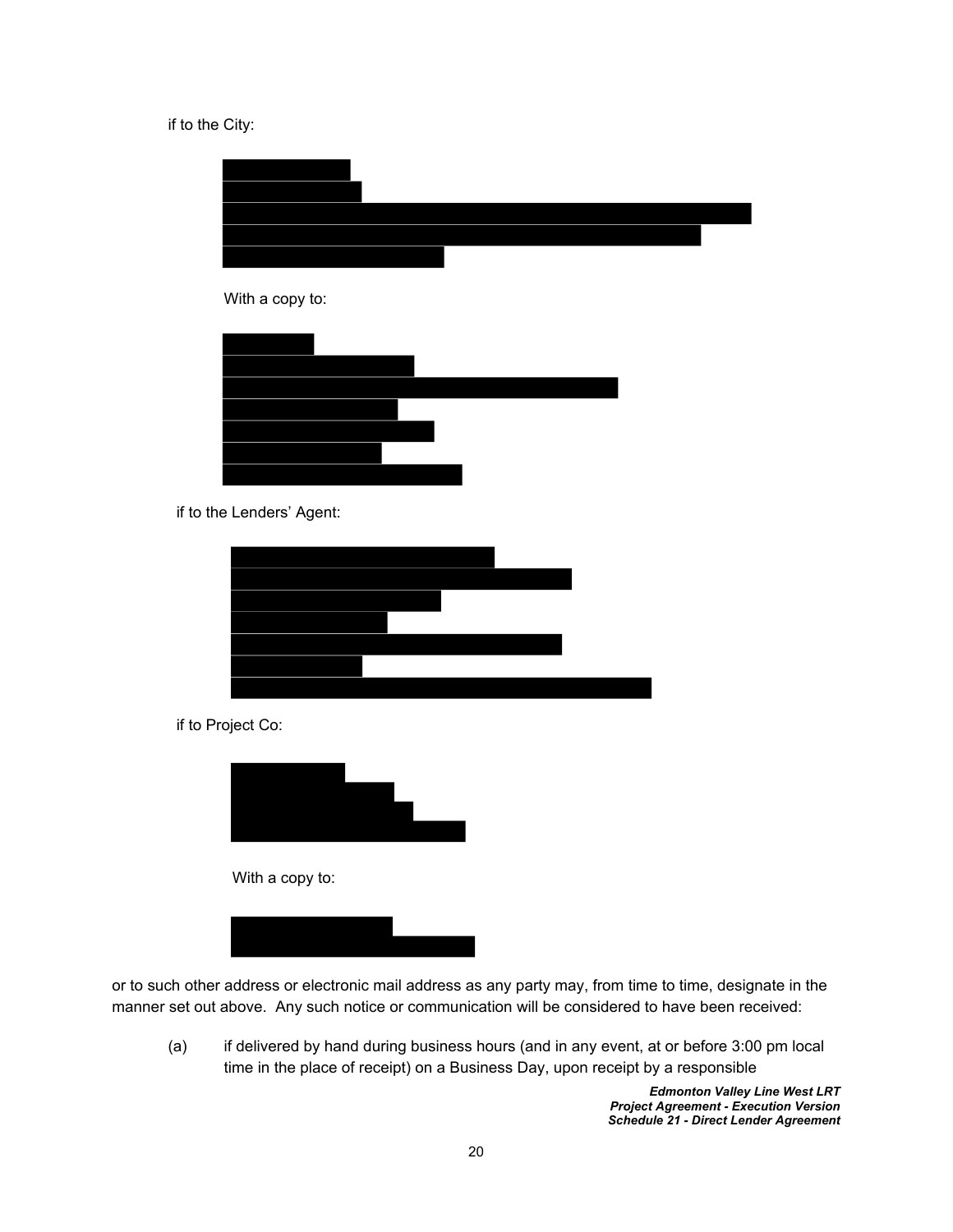representative of the receiving party, and if not delivered during business hours, upon the commencement of business hours on the next Business Day; and

- (b) if delivered by electronic mail during business hours (and in any event, at or before 3:00 pm local time in the place of receipt) on a Business Day, upon receipt, and if not delivered during business hours, upon the commencement of business hours on the next Business Day provided that:
	- (1) the receiving party has, by electronic mail or by hand delivery, acknowledged to the notifying party that it has received such notice; or
	- (2) within 24 hours after sending the notice, the notifying party has also delivered a copy of such notice to the receiving party by hand delivery.

# <span id="page-23-0"></span>**11.8 No Partnership or Agency**

Nothing in this Agreement shall be construed as creating a partnership or as constituting the Senior Lenders, the Lenders' Agent, the Appointed Representative, any other Senior Lenders' Representative or a Suitable Substitute Project Co as an agent of the City. No such person shall hold itself out as being an agent of the City or as having any authority or power to bind the City in any way.

#### <span id="page-23-1"></span>**11.9 Remedies Cumulative**

The rights and remedies under this Agreement are cumulative and are in addition to and not in substitution for any other rights and remedies available at law or in equity or otherwise. No single or partial exercise by a party of any right or remedy precludes or otherwise affects the exercise of any other right or remedy to which that party may be entitled.

#### <span id="page-23-2"></span>**11.10 Disputes**

Any dispute between any of the parties with respect to any of the subject matters of this Agreement shall be resolved in accordance with, and the parties shall comply with, the Dispute Resolution Procedure, and Schedule 20 *[Dispute Resolution Procedure]* of the Project Agreement is deemed to be incorporated, *mutatis mutandis*, in this Agreement.

*[signature pages follow]*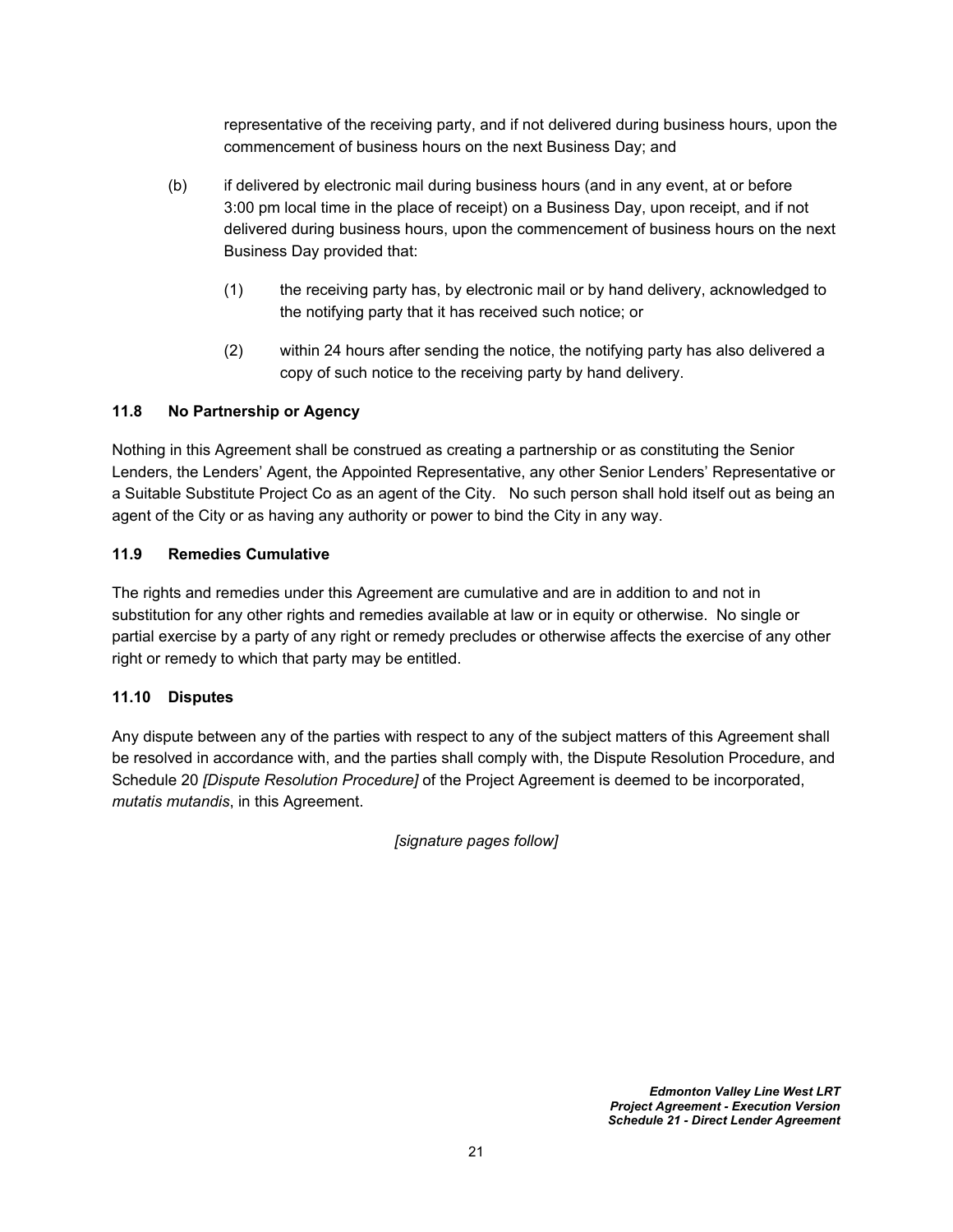**IN WITNESS WHEREOF** the parties have executed this Agreement as of the day and year first above written.

#### **CITY OF EDMONTON**

Legally Reviewed and Approved as to Form:

Rarrister & Solicitor (Solicitor Name: Name: 1996)<br>Show Name: 1996

 $\blacksquare$  Per:  $\blacksquare$  . The contract of the contract of the contract of the contract of the contract of the contract of the contract of the contract of the contract of the contract of the contract of the contract of the cont

Legal Services **Title:** Acting Deputy City Manager,

Integrated Infrastructure Services

Approved as to Content:

 Valley Line Director, LRT Expansion & Renewal

\_\_\_\_\_\_\_\_\_\_\_\_\_\_\_\_\_\_\_\_\_\_\_\_\_\_\_\_\_\_\_\_ Branch Manager, LRT Expansion & Renewal

\_\_\_\_\_\_\_\_\_\_\_\_\_\_\_\_\_\_\_\_\_\_\_\_\_\_\_\_\_\_\_\_

 Branch Manager, Corporate Procurement and Supply Services

> **MARIGOLD INFRASTRUCTURE PARTNERS LIMITED PARTNERSHIP**, by its general partner, **MARIGOLD INFRASTRUCTURE PARTNERS INC.**

| Per: | Name:<br>Title: Director                     |      |
|------|----------------------------------------------|------|
| Per: | Name:<br>Title: Director                     |      |
|      | I/We have authority to bind the Corporation. | , as |
|      |                                              |      |
|      | administrative agent                         |      |
| Per: | Name:<br>Title:                              |      |
| Per: | Name:<br>Title:                              |      |